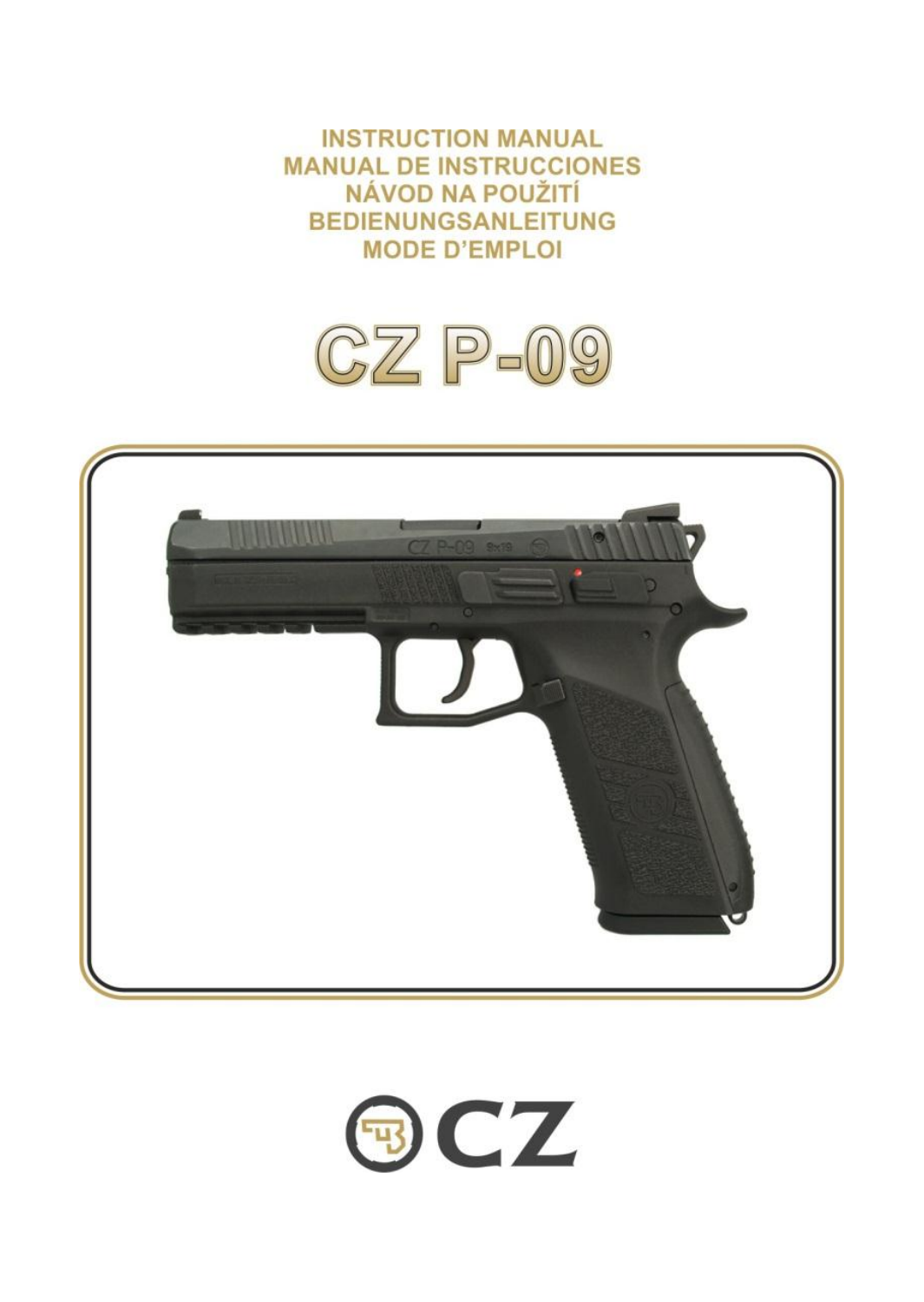### **Before handling the pistol read this manual carefully and observe the following safety instructions.**

Improper and careless handling of the pistol could result in unintentional discharge and could cause injury, death or damage to property. The same consequences can be caused by unauthorized modifications or adjustments, corrosion, or use of non-standard or damaged ammunition. In these cases the manufacturer shall not be responsible in any manner whatsoever for the resultant consequences. Before leaving the factory this pistol was tested, carefully inspected, and packed. CZ cannot accept responsibility for product handling while in transit, or upon leaving the factory. Therefore, please examine this pistol carefully at the time of purchase to ensure that it is unloaded and undamaged.

This instruction manual should always accompany this pistol and that even in the case of the loan or sale of this pistol.

## **CONTENTS**

| <b>SAFETY INSTRUCTIONS</b>                         | 3               |
|----------------------------------------------------|-----------------|
| PISTOL DESCRIPTION AND TERMINOLOGY                 | 6               |
| <b>Safety Features</b>                             | 7               |
| OPERATING INSTRUCTIONS                             | 7               |
| Ammunition                                         | 7               |
| Removal of the Magazine                            | $\overline{7}$  |
| Magazine Loading                                   | 8               |
| Pistol Loading                                     | 8               |
| Reloading During Shooting                          | 8               |
| Unloading the Pistol                               | 8               |
| <b>Engaging the Safety Mode</b>                    | 8               |
| Decocking                                          | 9               |
| Sight Adjustment                                   | 9               |
| Changing the Back Strap Inserts                    | 9               |
| MAINTENANCE INSTRUCTIONS                           | 10              |
| Stripping for Cleaning - Disassembly               | 10 <sup>1</sup> |
| Magazine Disassembly                               | 10 <sup>1</sup> |
| <b>Exchange of Control Elements</b>                | 11              |
| Cleaning the Pistol                                | 11              |
| Cleaning the Barrel Bore and the Cartridge Chamber | 11              |
| Cleaning of Other Pistol Parts                     | 12              |
| Preserving                                         | 12              |
| <b>Waste Management</b>                            | 12              |
| <b>LIST OF PARTS</b>                               | 13              |
| TROUBLESHOOTING, CAUSES AND REMEDIES               | 14              |
| TECHNICAL SPECIFICATIONS                           | 15              |
| LIST OF ILLUSTRATIONS                              | 15              |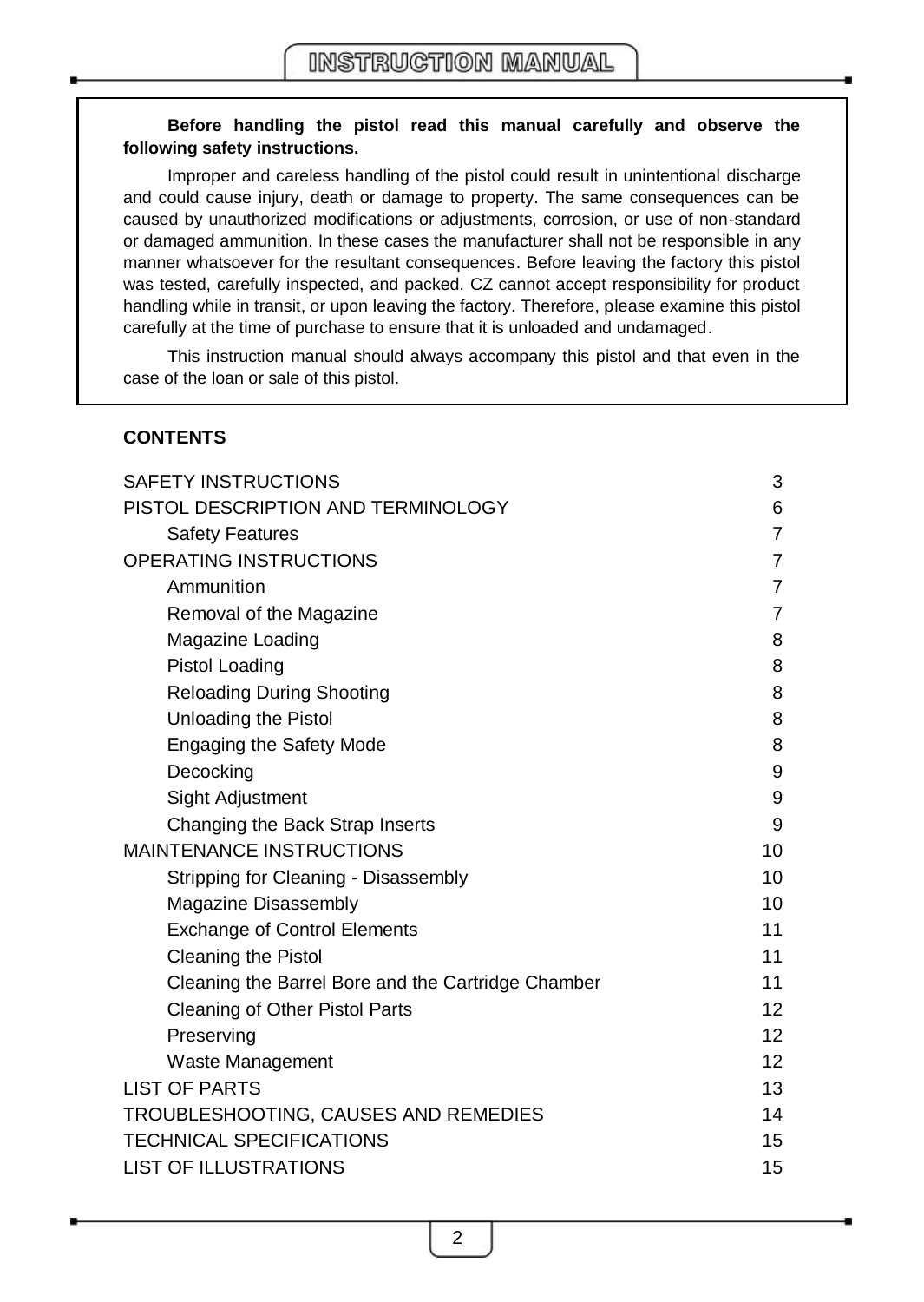## **SAFETY INSTRUCTIONS**

Always follow the safety instructions for your safety and the safety of others.

- 1. Always handle your pistol as if it were loaded.
- 2. Never point your pistol at anything you do not intend to shoot.
- 3. Never take anyone's word that a gun is unloaded.
- 4. Always make sure that your pistol is not loaded before laying it down, or handing it to another person.
- 5. Always keep and carry your pistol empty, with the hammer forward except when you intend to shoot.
- 6. Never abuse your pistol by using it for any purpose other than shooting.
- 7. Never leave the pistol cocked and ready to fire unattended.
- 8. Before loading your pistol be sure that the barrel bore, chamber, and action are clean and clear of obstructions. After shooting, clean the dirtied pistol as soon as possible.
- 9. Always use only clean, dry, original high quality commercially manufactured ammunition, which is appropriate to the caliber of your pistol.
- 10. Never drink alcoholic beverages or take drugs before or during shooting.
- 11. Always wear safety glasses and ear protection when shooting.
- 12. Always keep the safety on when the pistol is loaded and cocked, until you are ready to fire. Keep your pistol pointed in a safe direction when disengaging the manual safety.
- 13. Always keep clear and keep others clear of the ejection port.
- 14. Never squeeze the trigger or put your finger in the trigger guard until you are aiming at a target and ready to shoot.
- 15. Always be absolutely sure of your target, and the area behind it, before you squeeze the trigger. A bullet could travel through or past your target up to several hundred meters.
- 16. Never shoot at a hard surface such as rock, or a liquid surface such as water.
- 17. Never fire your pistol near an animal unless it is trained to accept the noise.
- 18. Never indulge in "horseplay" while holding your pistol.
- 19. Failure to fire: In case of failure to fire hold the firearm keeping it pointed towards the target, or a safe open area and wait 30 seconds. If a hangfire (slow ignition) has occurred, the cartridge will fire within 30 seconds. If the cartridge does not fire, eject the cartridge and examine it. If the firing pin indent on the cartridge is light, or nonexistent, have the firearm examined by a competent gunsmith.
- 20. Always make sure your pistol is not loaded before cleaning, storing or travelling.
- 21. Always keep and store your pistol and ammunition in separate locked receptacles out of reach and sight of children and untrained people.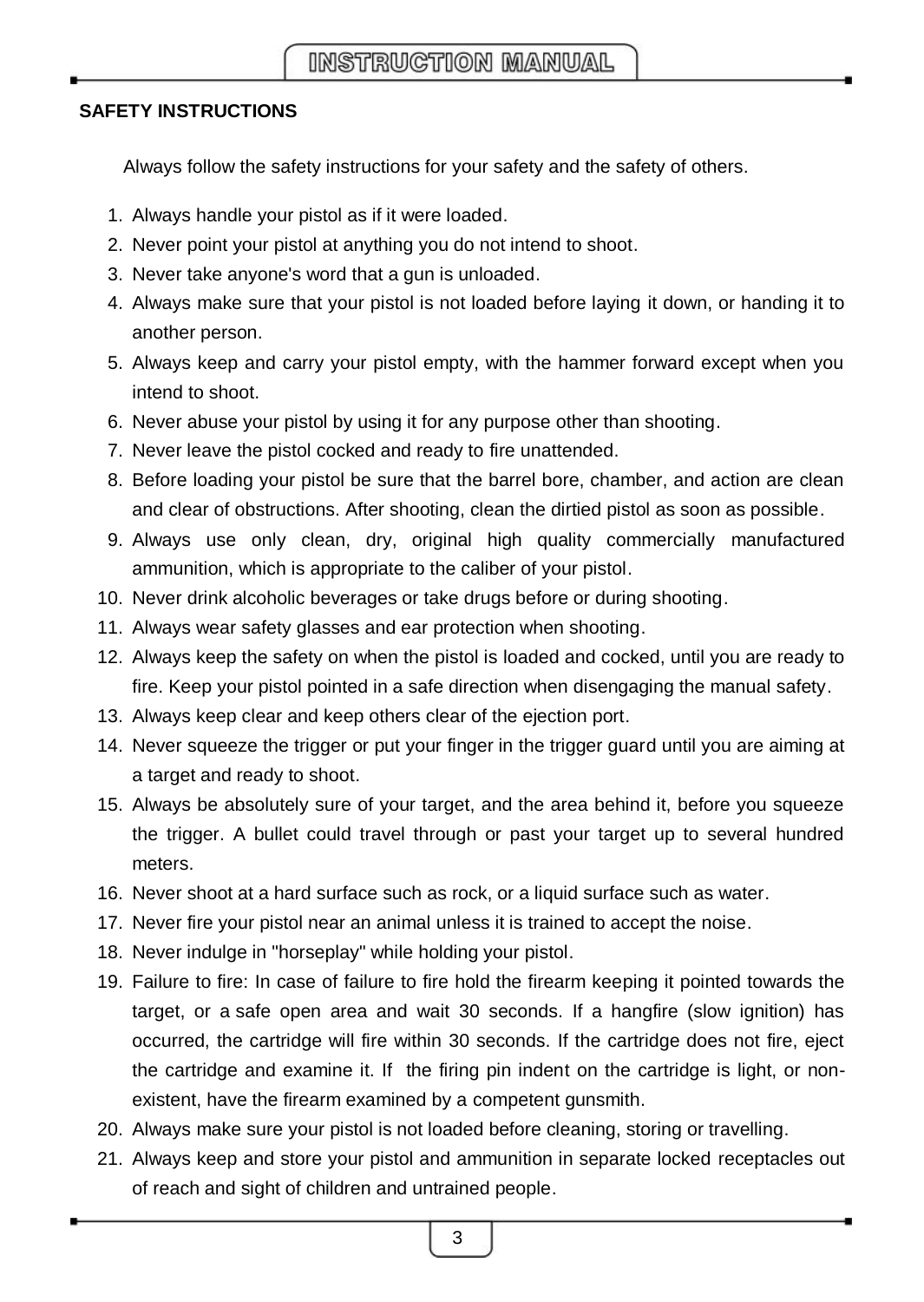- 22. Never alter any parts of your pistol as the safety and proper function of your pistol could be seriously compromised.
- 23. Always be aware that corrosion, use of damaged ammunition, dropping the pistol on hard surfaces or other "coarse treatment" could cause damage you may not see. If something like this happens allow the pistol to be examined and tested by a competent gunsmith.

## **RULES OF THE SAFE HANDLING TRITIUM SIGHTS**

The tritium sights MEPROLIGHT type ML-17777 for CZ pistols involve a luminous front sight (tritium radiator of 0,565 GBq activity) and a luminous rear sight (2 tritium radiators of 0,444 GBq activity) that is installed at the pistol by means of precision dovetails. Tritium in the gaseous state (99% HT and 1% HTO) is enclosed in borosilicate glass ampoules with a luminescent element and these ampoules are fixed by glue into the metallic cap of the sight so that the manipulation and storage of the sights is not exposed to any risks.

The third generation of the sights retains all the advantageous features of the preceding generation of MEPROLIGHT sights and several improvements are added:

- built-in shock absorber
- solid protective bushing providing less sensitivity against rough manipulation
- immovable crystal window for a better light output with additional protection against a damage
- tolerance against longer immersion in currently used solvents and cleaning agents
- guaranteed continuous available light intensity for the period of 12 years
- MV sealing design (the only design tested and approved by Israel armed forces) protects the sights against an accidental damage, avoids the unwanted manipulation with the light source, inhibits to penetrate the dirt into the visual system and to hide the light
- provided a finer transition between the aiming during the day and the night
- simple installation (no modification of the arm is necessary)
- no added weight nor size
- no maintenance
- no battery needed (no losses of the energy at the cold weather)

### **Safety instructions in case of the sights damage**

In regular conditions of the storage, use and maintenance there is no risk to the user caused by emitted ionizing radiation, because it doesn't penetrate metallic caps, in which the ampoules with radiators are fixed. In case of a nearly unreal incidental damage of all ampoules in one set at the moment, when the arm is in shooting position (position of the sights closer to the shooter), the single effective radiation dose wouldn't exceed the value of 0,26 mSv. What does this value present? It is for example: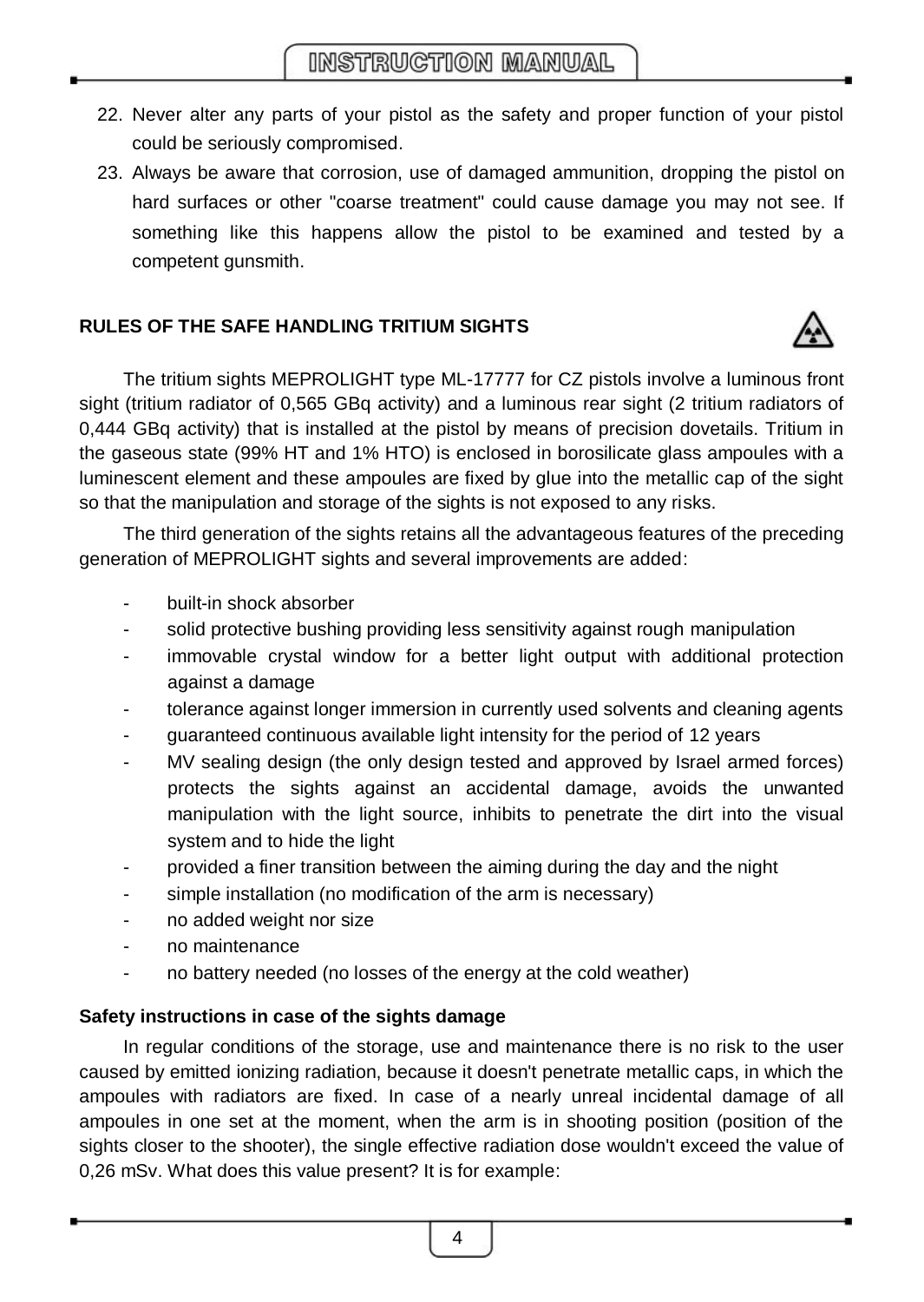- 1/12 of the dose which is received by an ordinary inhabitant in course of a year due to the natural radioactive background (3,5 mSv / year)
- less than 1/4 of the general effective dose limit to an ordinary inhabitant

### **Recommended first aid at the inspiration of the gaseous tritium**

The gaseous tritium state is practically inactive and causes a slight internal contamination. In case of its inspiration it is recommended to increase the intake of liquids and eventually to take some diuretic (beer with low content of alcohol) for acceleration of the body water exchange.

### **DUTIES OF THE TRITIUM SIGHTS OWNER**

- 1. The sights are a radioactive radiator in the period of 6,5 years since their purchase according to the Czech Republic legislation.
- 2. At the purchase the owner obtains a guide with rules of the safe handling and a document on the on the impermeability of the radionuclidic radiators in the set (certificate of the encased radionuclidic radiator), which must be preserved and presented on request of the competent authority.
- 3. When handling a type approved product, which is the source of the ionizing radiation, it is necessary to respect national regulations for protection against he ionizing radiation (the appropriate national legislation).
- 4. In case of the ownership of more than 9 sets of sights (the total activity exceeding 10 GBq) the owner is obliged to consult the duties resulting from the appropriate national legislation at the competent authority.
- 5. To avoid such manipulation, when a rough mechanical damage of the sights may happen.
- 6. It is not allowed to carry out any changes, relating to the properties of the protection against the radiation.
- 7. In case of the destruction or the damage, the sights mustn't be further used. The owner is obliged to secure safely the device changed in such a way and to pass it to the distributor or the manufacturer for the safe liquidation. The same procedure to be applied for liquidation of no more used sights.
- 8. The manipulation with sights is governed by general principles of the protection against the ionizing radiation. At the current use there are no requested tests of impermeability during the service life of the sights.

The sights were type approved by the decision of the competent authority Ref. No. 25169/2005, index A1.

Company, eventually the responsible company representative:

Ing. Ladislav Britaňák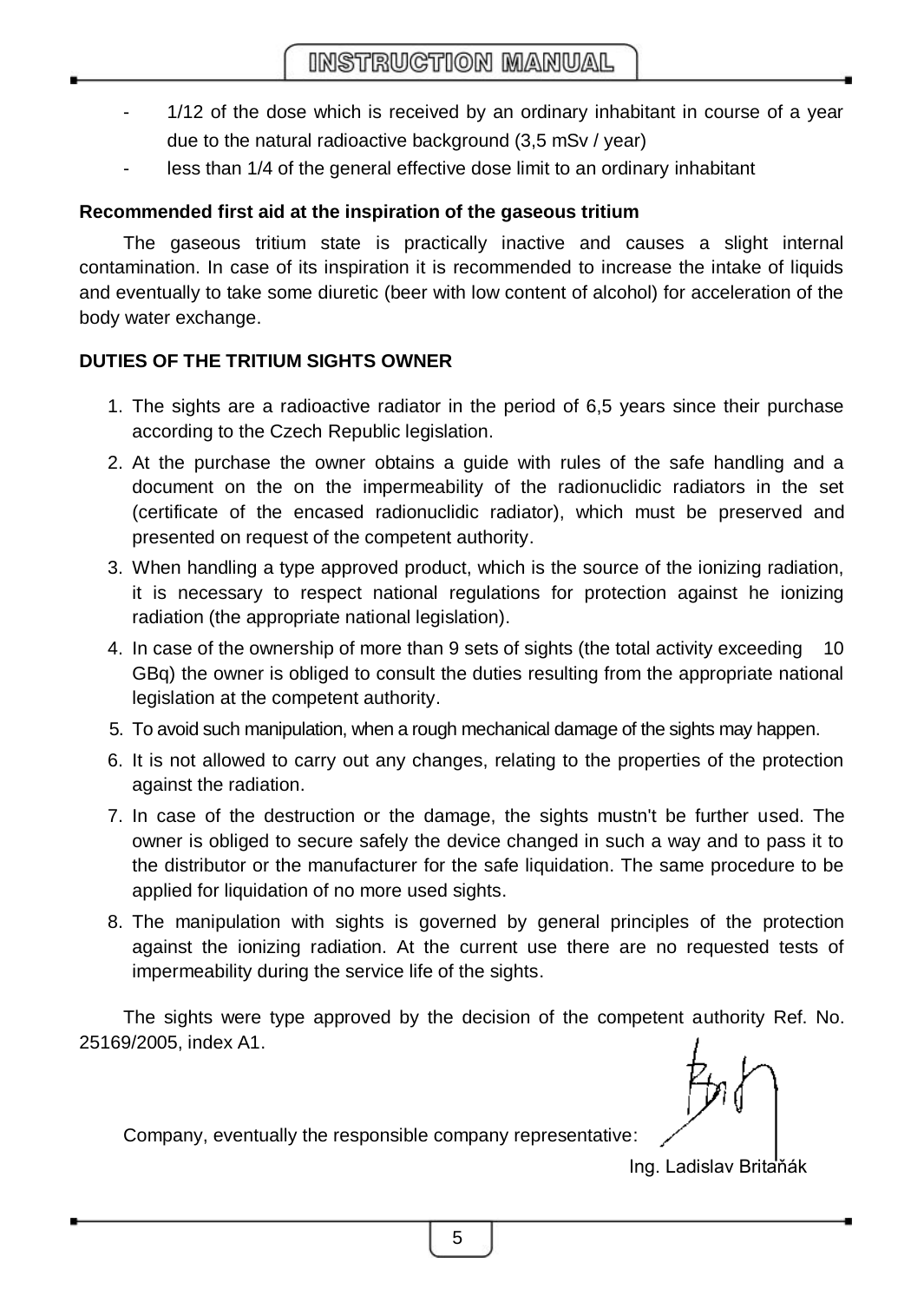## **PISTOL DESCRIPTION AND TERMINOLOGY**

The names of basic pistol parts used in this Instruction Manual are presented in Fig. 1 on the inner side of the left-hand cover. Nomenclature of all CZ P-09 parts are presented in the section *List of Parts*.

The CZ P-09 pistol is a semi-automatic handgun incorporating short recoil, designed for aimed shooting up to 50 m distances. The CZ P-09 utilizes the locked breech principle. It is fitted with a trigger mechanism adapted to operate both in SA and DA modes of fire, a firing pin safety, safety stop on the hammer and manual safety which can be easily disassembled and substituted by a hammer decocking element. The frame is made from plastic material. Characteristic features of the CZ P-09 are:

- Comfortable grip and balance in either hand
- Good results at instinctive shooting (without aiming)
- Low trigger pull weight
- High accuracy of fire
- Long service life
- High reliability, even with various types of cartridges
- Sights adapted also for aiming under reduced visibility conditions
- The slide stays open after the last cartridge has been fired
- Suitable for everyday service gun toting
- The standard pistol version provided with ambidextrous safety or ambidextrous decocking element
- Mutual interchangeability of the safety and hammer decocking element
- The front part of the frame provided with grooves for applying special accessories

Each pistol is supplied with these items:

- 2 pieces of magazines (the number of magazines can differ for particular versions of the pistol)
- set of interchangeable back strap inserts
- interchangeable control elements (safety/hammer decocking lever controller)
- maintenance and cleaning instruments (cleaning brush, cleaning rod, key for sights adjustment, polymer case)
- documents related to the pistol (instruction manual, CD containing promotion files and instruction manuals in various languages, warranty certificate/card, grouping paper)
- padlock (only in selected versions)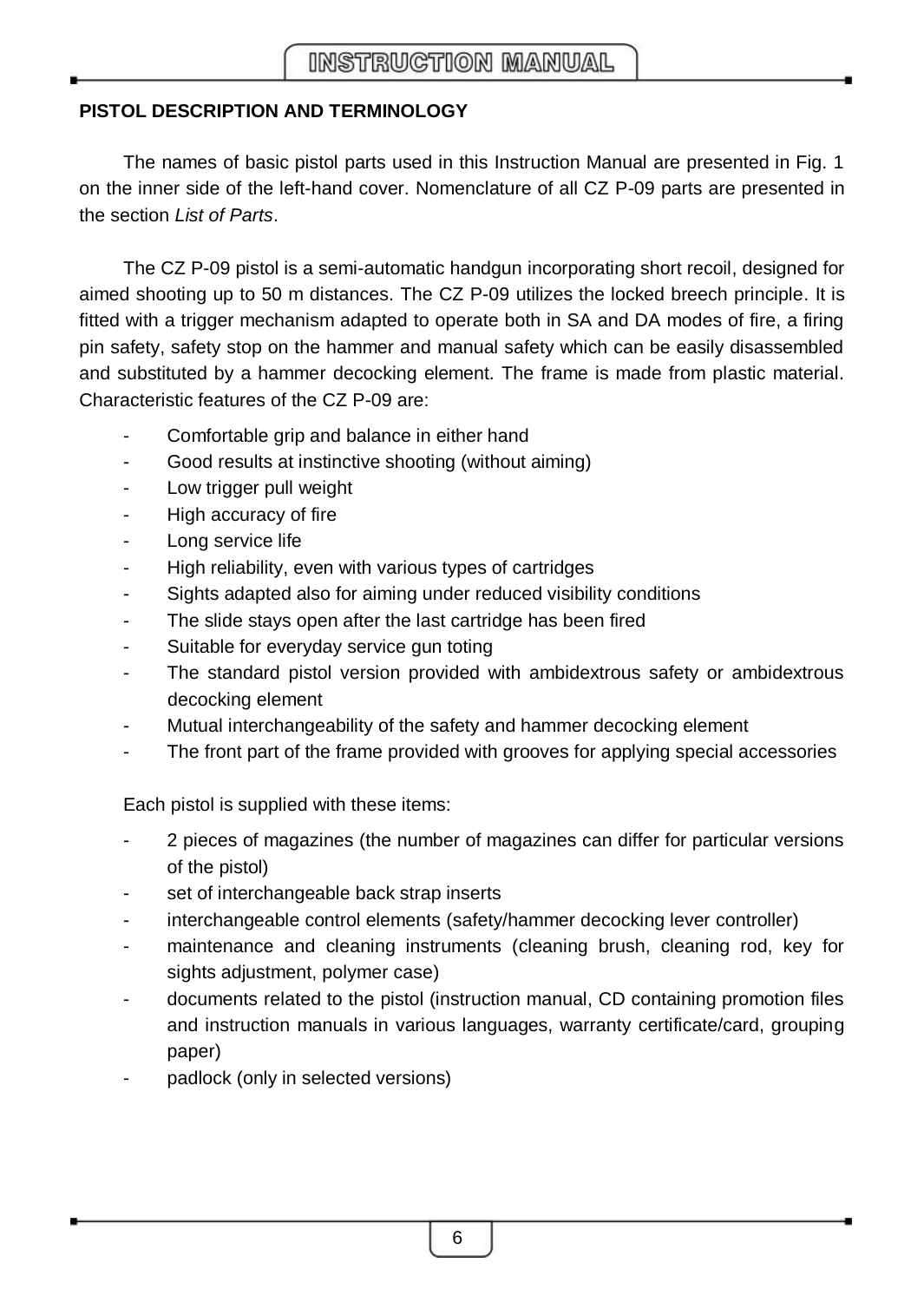### *Comments:*

### *SA (Single Action)*

The trigger mechanism operates in a single action mode of fire. The hammer is cocked manually and then after pressing the trigger the pistol is fired. The trigger travel is short, and pull weight is low. After each discharge the hammer remains cocked.

### *DA (Double Action)*

The trigger mechanism operates in a double action mode of fire. The hammer is cocked, released and the pistol fired by one pull of the trigger. The trigger travel is longer, and trigger pull weight is higher than at SA mode of fire.

## **Safety Features**

## *Trigger Guard*

Prevents unintentional pressing of the trigger, for example when the pistol is dropped.

## *Inertia Firing Pin*

The design of the firing pin prevents the firing pin from protruding through the face of the slide when the hammer is in its rest position. This eliminates the possibility of a discharge when a loaded pistol is dropped on the hammer.

### *Firing Pin Safety*

The firing pin safety keeps the firing pin blocked until the trigger is pulled. This safety device minimizes the risk of accidental discharge through mishandling such as when a loaded pistol is dropped.

### *Safety Stop on the Hammer*

A half-cock safety notch is on the hammer so as to prevent it from striking the firing pin when the hammer is manually cocked, and a thumb could slip. When the hammer is on the safety stop, it is not leaning against the firing pin stop, but its position is further back.

## **OPERATING INSTRUCTIONS**

## **Ammunition**

Use only factory-manufactured ammunition of appropriate caliber, which are in compliance with CIP regulations (International Proof Commission for Firearms) or SAAMI (Sporting Arms and Ammunition Manufacturers' Institute Inc. of the United States). The use of other cartridges could damage the handgun or cause injury to the shooter.

### **Removal of the Magazine**

Grip the pistol in your right (left) hand and by the thumb (middle finger) depress the magazine catch (Fig. 2). The magazine disengages and falls out of the frame. This pistol model is equipped with the user type magazine catch which can be reversed by gunsmith for the right or left hand operation.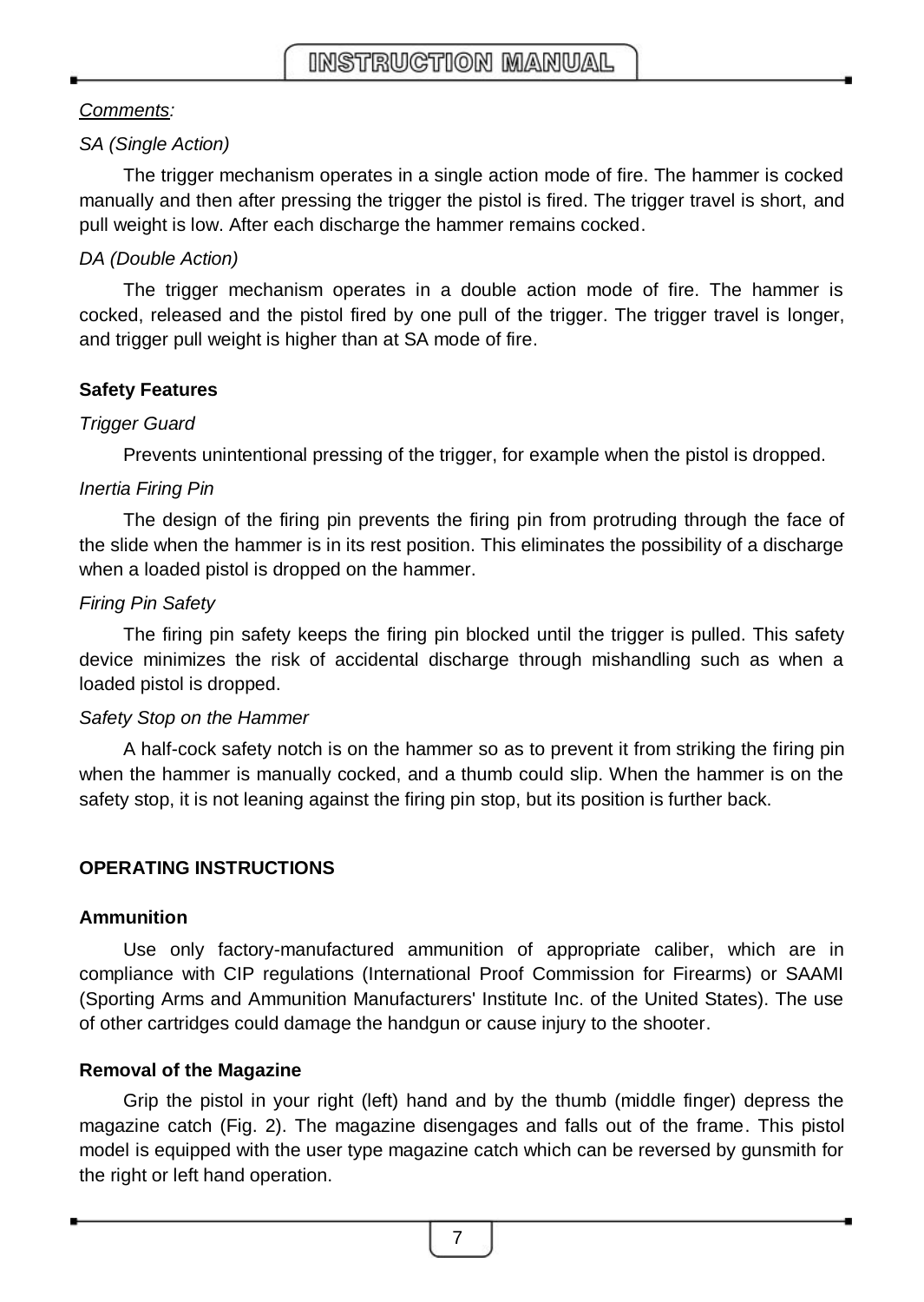### **Magazine Loading**

With the open end uppermost, grasp the magazine in one hand. Place a cartridge on the magazine follower. Press the cartridge down and back until it touches the rear flat edge of the magazine. Place the next cartridge on top of the previous cartridge and press down and back. We recommend that when some cartridges are already loaded in the magazine, depress them slightly with the thumb of the hand which holds the magazine.

The number of cartridges can be checked through the inspection holes in the sides of the magazine. Do not try to exceed the magazine capacity - doing so can cause a feeding failure.

## **Pistol Loading**

ALWAYS MAKE SURE THE PISTOL IS POINTED IN A SAFE DIRECTION WHEN LOADING!

Insert a loaded magazine and ensure that it has engaged the magazine catch.

Hold the pistol by the grip with one hand, and with the thumb and index finger grasp the serrated finger grips on both sides of the slide. Retract the slide to the stop and allow it to snap forward (Fig. 3). This procedure cocks the hammer and inserts a cartridge into the chamber. The pistol is now ready to fire. If you do not intend to fire immediately, ensure the pistol safety by some of the methods mentioned in the section: *Engaging the Safety Mode* or as per section *Decocking*.

### **Reloading During Shooting**

When the last cartridge has been fired the slide will stay to the rear. Remove the emptied magazine and replace it with a loaded one. Thumb down the slide stop with the shooting hand (Fig. 4), or with the other hand draw back the slide and allow it to snap forward. The pistol is again loaded and ready to fire.

### **Unloading the Pistol**

### ALWAYS MAKE SURE THE PISTOL IS POINTED IN A SAFE DIRECTION!

- Remove the magazine
- Draw back the slide and verify the last cartridge has been extracted from the chamber and ejected
- Let the slide snap fully forward
- Depress the trigger (dry fire)

### **Engaging the Safety Mode**

The version equipped with a decocking device is not covered in this section!

Push the safety up to the Safety-On position (Fig. 5) until the red warning dot is covered. The safety in this position blocks the trigger mechanism and slide, thus preventing the pulling of the trigger and operating the slide. The safety lever can be set to the "Safe" position even with the hammer on safety notch. However, it is not recommended that the safety be engaged while in this state as any forced cocking of the hammer could damage the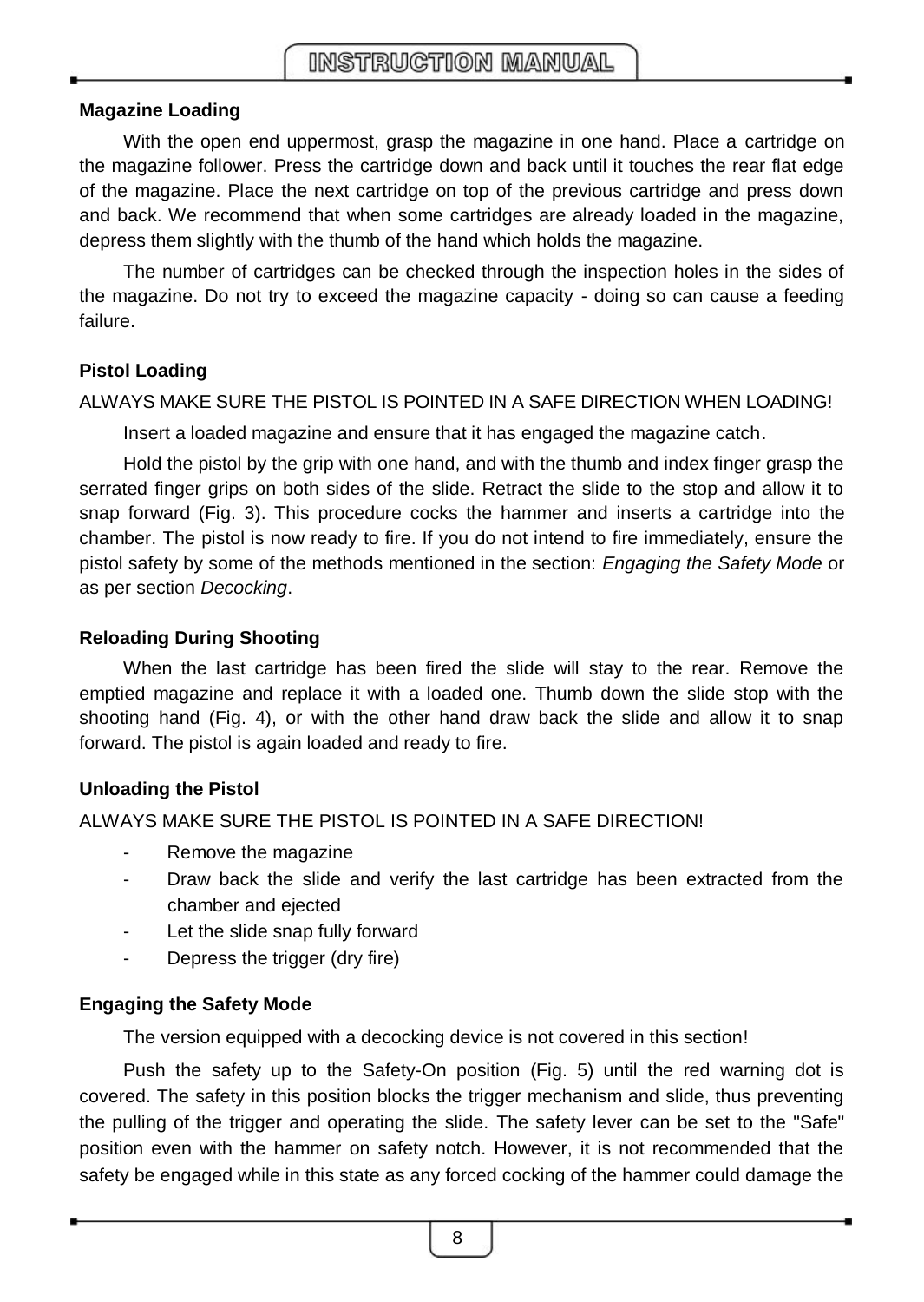# INSTRUCTION MANUAL

trigger mechanism. The pistol safety shall be only engaged with the hammer in its rear position, i.e. cocked. The use of safety is therefore convenient for short interruptions of firing only.

Besides the method previously described it is possible to put the pistol into a safety mode and still be ready to fire immediately:

Load the pistol. Grasp the grip, POINT IN A SAFE DIRECTION. With thumb press on the grooved area (thumb piece) of the hammer, pull the trigger and release the hammer slowly ahead (Fig. 6) until it rests on the action or safety thumb of the hammer. Release the trigger. Practise this operation very carefully to avoid an accidental discharge! We strongly recommend to practise this operation beforehand with the pistol unloaded!

In this state the pistol is safe for all normal handling and at the same time ready for immediate use. Please remember that the safest way to secure a pistol is to unload it and store it in a safe place!

### **Decocking**

The version equipped with a manual safety is not covered in this section!

MAKE SURE THE PISTOL IS POINTED IN A SAFE DIRECTION and thumb down the decocking control lever (Fig. 7).

Pressing down the decocking control lever actuates the lowering of the hammer from the cocked position to the hammer safety notch position, without any need to pull the trigger. Even if there is a cartridge in the chamber the pistol is (hammer decocked) safe for all normal handling in this state, and ready for immediate use in a Double Action mode of fire.

### **Sight Adjustment**

The pistol sights were sighted in at the manufacturing plant at a distance of 25 m so that the mean point of impact approximately conforms to the point of aim.

Windage correction can be carried out by the drifting of the rear sight in the dovetail and then secured in its position by an indentation.

Elevation correction is carried out by exchanging the front sight for higher or lower sizes.

### **Changing the Back Strap Inserts**

Each pistol is supplied with a set of changeable back strap inserts, which enables the rear part of the grip to be adjusted according to the individual needs of the user. In order to change the back strap inserts it is necessary to remove the main spring plug pin. To avoid injuries be very careful when removing the pin as it secures the main spring plug as well as the compressed main spring. Entrust the task to a gunsmith.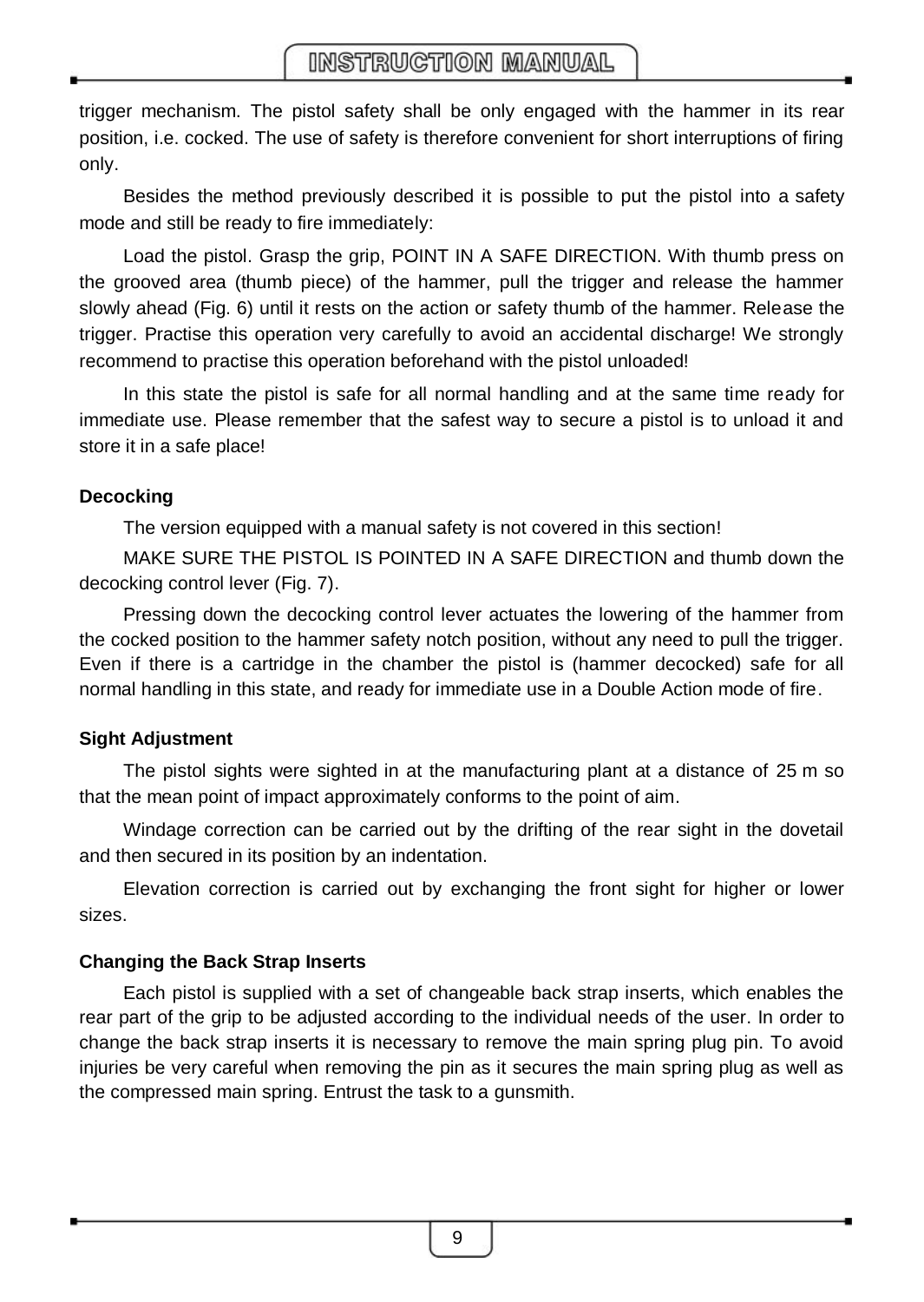## **MAINTENANCE INSTRUCTIONS**

## **Stripping for Cleaning - Disassembly**

POINT YOUR PISTOL IN A SAFE DIRECTION!

- 1. Remove the magazine. The pistol must not be disassembled with the magazine inserted!
- 2. Put the safety to "OFF" position, in order to release the movement of the slide.
- 3. MAKE SURE THAT THERE IS NO CARTRIDGE IN THE CHAMBER!
- 4. Retract the hammer slightly back and then release it, until it stops on half-cock (safety) notch position. In this state the handling which follows will be easier.
- 5. Put your left thumb through the trigger guard and with the other fingers grasp the top of the front part of the slide firmly.
- 6. Push the slide slightly rearwards until the rear of the slide is against the retracted hammer and the guidelines on the frame and the slide are in line.
- 7. Push (tap) the slide stop from the right hand side of the weapon, i.e. using the magazine base (Fig. 8). Remove the slide stop from the left.
- 8. Pull the slide and the barrel forward off the frame.
- 9. Remove the recoil spring and finally the barrel.

No further disassembly is needed for routine maintenance. When a great number of cartridges has been fired, it is advisable to also disassemble magazine and to entrust the pistol to a competent gunsmith for the firing pin cleaning.

### **Magazine Disassembly**

To remove the magazine base, push on the base lock which sticks out through a hole in the base and slide the base about 5 mm towards the front of the magazine. Cover the base with your thumb to prevent losing the magazine spring and with the other hand take off the base from its guiding rails. Be careful during the disassembly as the spring could fly out, or even cause an injury.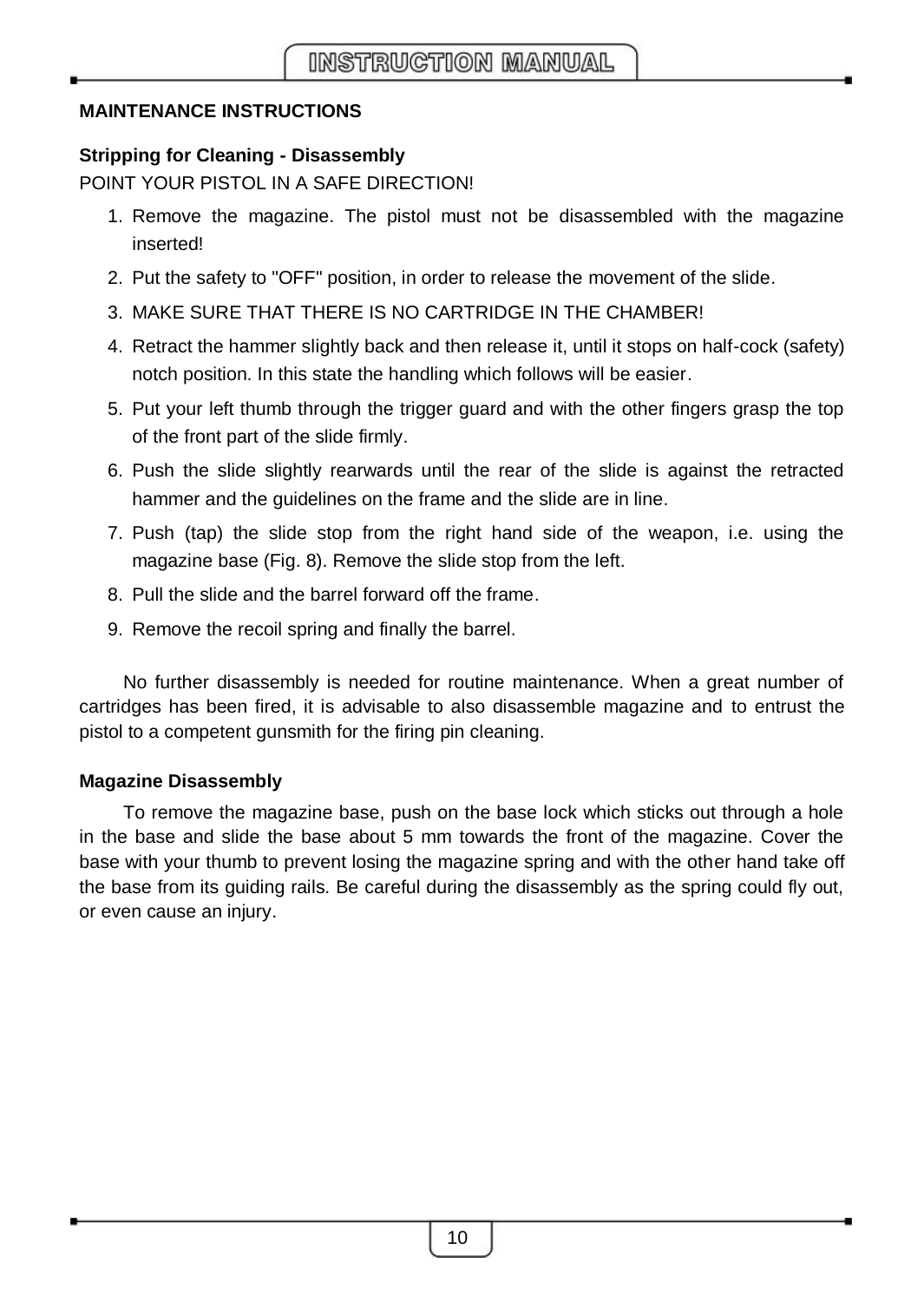## **Exchange of Control Elements**

The pistol is designed in such a way that it enables an easy exchange of the safety by the hammer decocking element and reversely. This operation can be done without using any special tooling. The left safety or left decocking element can be removed first after depressing the ejector downward. Before assembling the right safety or right decocking element it is necessary to depress the trigger bar downward.

In the safety configuration only safeties are installed. In case of the decocking configuration besides the control elements, it is necessary to install also the spring of the control element so that its shorter end is supported by the nose of the control element body and the opposite end is positioned in the pin hollow (Fig. 9).

It is recommended to pass the training of the control elements exchange under supervision by an experienced gunsmith or to refer to the guidance on the website of Ceska zbrojovka.

### CAUTION:

No further disassembly of your pistol is recommended. Should your pistol require adjustment or repair be sure the task is entrusted to a competent gunsmith!

### **Cleaning the Pistol**

- Clean the pistol
- Each time you use it
- If you get your pistol wet
- As soon as possible after shooting
- At least once a year in a temperate climate
- As often as once a month in a tropical climate, or other demanding environment

## **Cleaning the Barrel Bore and the Cartridge Chamber**

If the pistol has not been fired or if only a few cartridges have been fired, clean the barrel bore and cartridge chamber by the clean patch attached to the cleaning rod. Repeat the cleaning, changing patches, until the last patch comes out clean.

When the barrel bore is very dirty, apply a gun cleaning solution using a cleaning brush. Let the solvent act for about 10 minutes (this time may vary depending on the solvent agent being used). Then thoroughly scrub out the barrel bore. Subsequently, dry the barrel bore and cartridge chamber with a clean patch and check that all powder residues or fouling have been removed. If necessary repeat this procedure.

The cleaning rod and the brush must be inserted into the barrel bore from the chamber, to prevent wear or damage to the muzzle. Pass the brush all the way through the barrel bore before reversing the movement. If you try to change directions with the brush in the barrel, the brush could stick.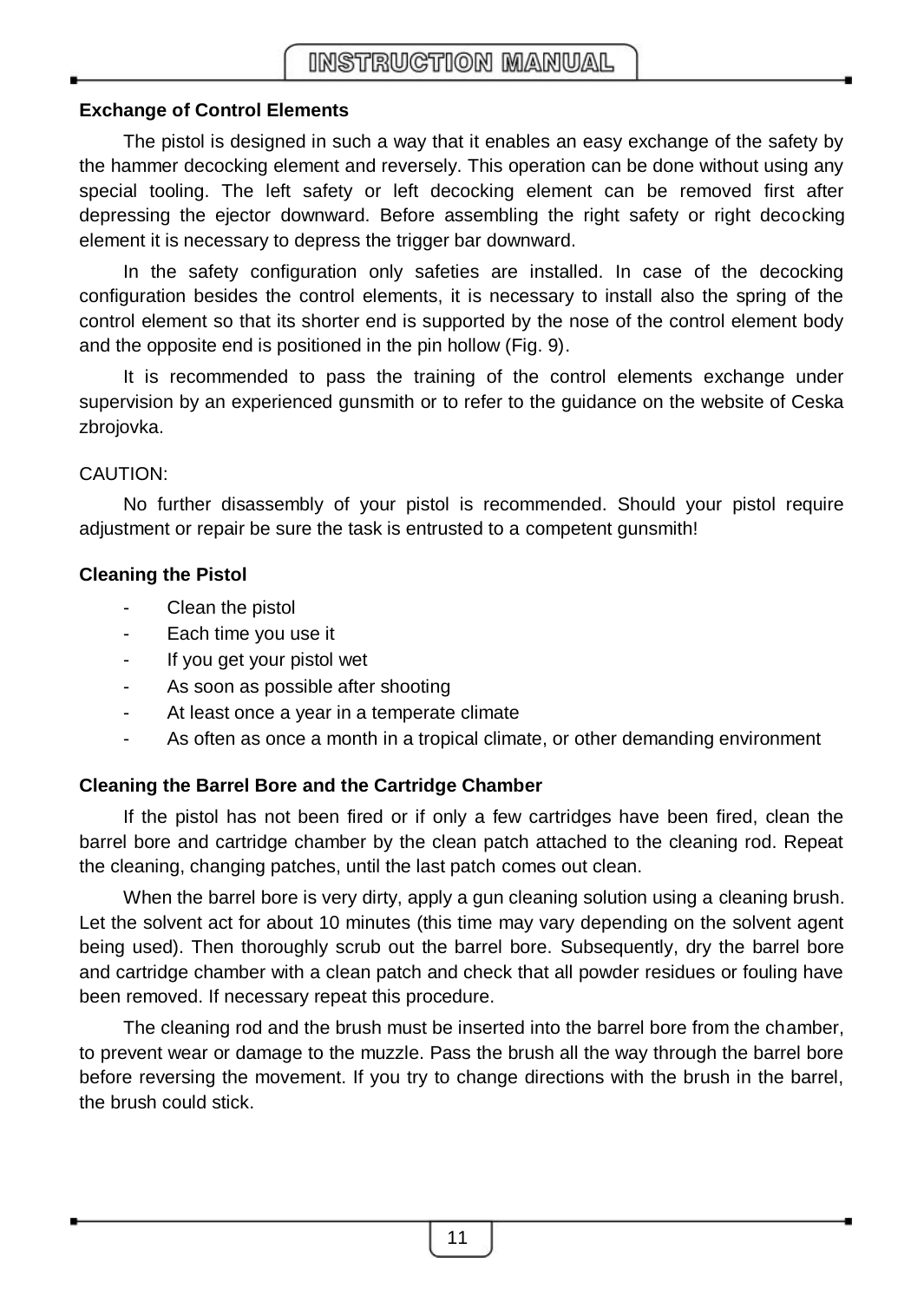## **Cleaning of Other Pistol Parts**

Other parts of the pistol (including the external surfaces of the barrel) should be cleaned with a dry cloth, old toothbrush, brass bristle brush or a wooden scraper. Preserving oil or paraffin oil can be used for proper cleaning. Never use the agent designed for barrel bore cleaning! These solutions could remain in the joints, and after some time could cause corrosion.

Check that cloth particles or brush bristles have not become lodged in any part of the pistol.

### **Preserving**

When the barrel bore, cartridge chamber, and all accessible parts are clean and dry, wipe these parts with a cloth soaked in gun oil or apply the oil in a spray. Remove all excess oil.

Before shooting always wipe the barrel bore dry. At very low temperatures remove the oil from all accessible parts or apply a lubricant prepared especially for these conditions.

Use thick preserving agents for example, preserving grease only for a long-term storage in demanding climate environments, and before any use of the pistol it must be thoroughly removed from all parts of the firearm.

### **Waste Management**

When used properly, the materials used in the product and packaging have no adverse effects on human health or the environment. When disposing of the product or its packaging, metal parts (steel and non-ferrous metals), plastics, wood, paper and cardboard should be stored separately in collecting containers intended specifically for that purpose.

The Company, reserves the right to make any changes it thinks necessary to improve its models or to meet any requirements of manufacturing or commercial nature.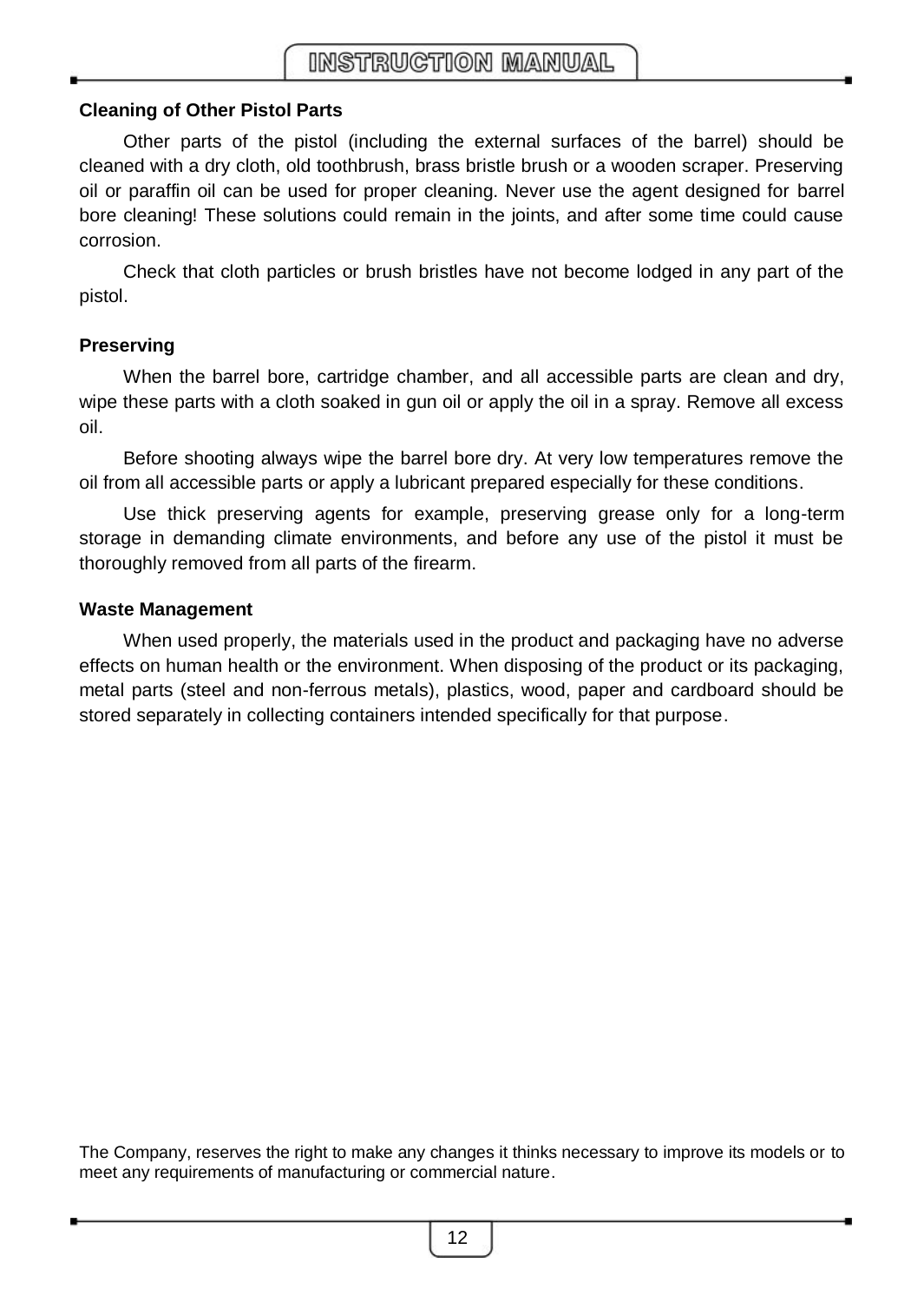## **LIST OF PARTS**

- a) Frame
	- b) Changeable Back Strap Insert S/M/L
- Slide
- Barrel
- Slide Stop
- Magazine
- Insert Front
- Insert Rear
- Trigger
- Trigger Bar
- Sear
- Hammer
- Disconnector
- Firing Pin Block Lever
- Trigger Bar Disconnector
- Ejector
- Firing Pin
- Extractor
- Firing Pin Block Stop
- Magazine Catch
- Safety Left \*
- Safety Right \*
- Hammer Decocking Lever Controller - Left \*
- Hammer Decocking Lever Controller - Right \*
- Rear Sight \*
- Front Sight
- Main Spring Strut
- Main Spring Plug
- Sear Pin
- Hammer Pin
- Trigger Pin
- Magazine Catch Plug
- Main Spring Plug Pin
- Extractor Pin
- Magazine Catch Pin
- Insert Front Pin
- Pin
- Firing Pin Plug
- Recoil Spring Assembly
- Securing Screw (2x)
- Extractor Spring
- Firing Pin Spring
- Firing Pin Block Stop Spring
- Spring (2x)
- Slide Stop Spring Pin
- Main Spring
- Trigger Spring
- Slide Stop Spring
- Hammer Decocking Lever Spring \*
- Trigger Bar Spring
- Sear Spring
- Insert Rear Pin

The parts marked \* differ according to versions, or as case may be in some versions are entirely missing.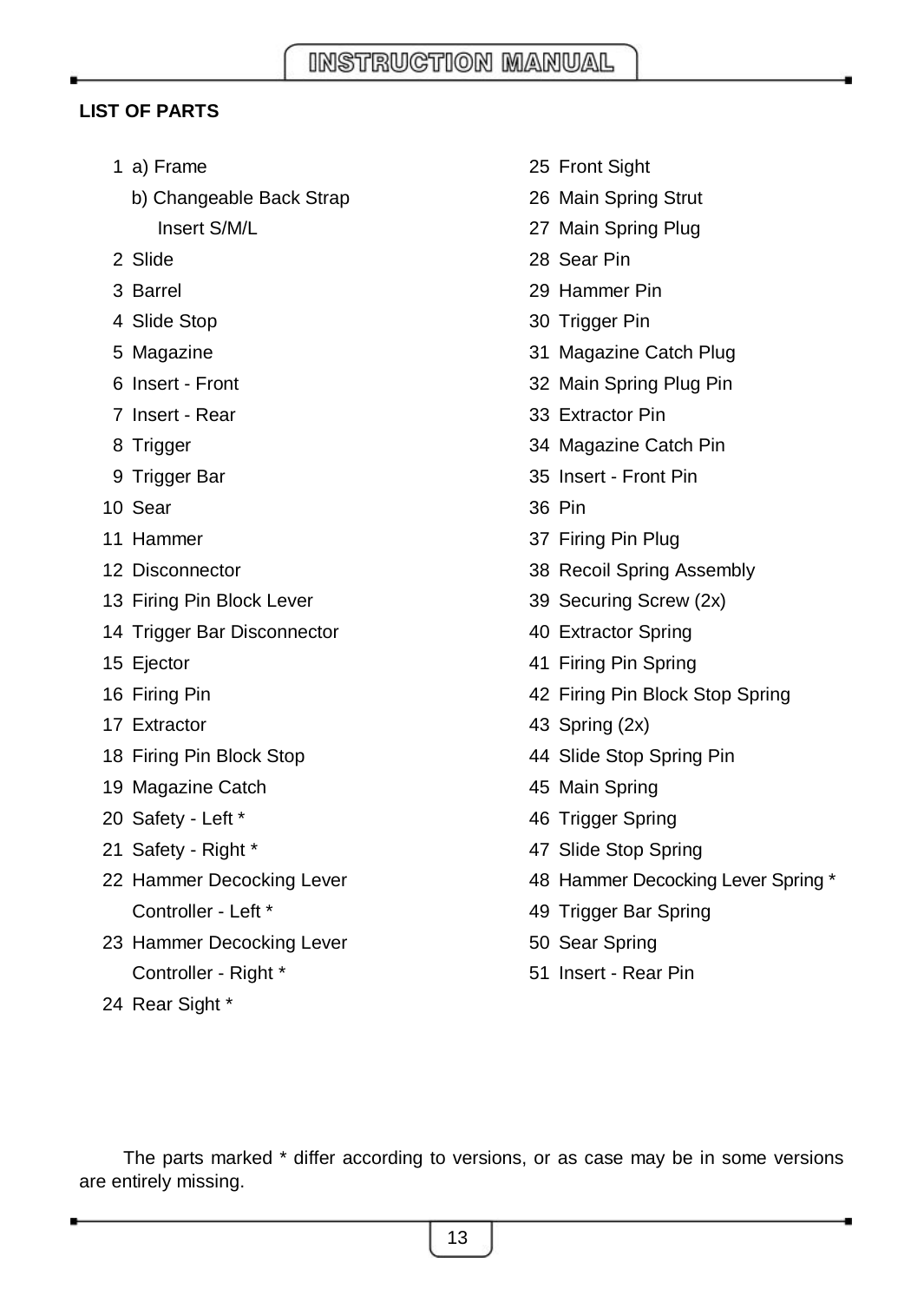## **TROUBLESHOOTING, CAUSES AND REMEDIES**

If your pistol is properly used and maintained, malfunctions will rarely occur. However, if such a situation does occur, please observe the following instructions.

CAUTION - If a malfunction occurs, the possibility of unintentional discharge is substantially increased. For this reason, carefully observe the *Safety Instructions* already mentioned above. Keep the pistol pointed in a safe direction, do not turn the pistol against your body or anyone else's! Do not place your hands in front of the barrel!

If you use your pistol for self-defense, or in law enforcement, please acquire so-called "dummy cartridges" and practice fast clearing of malfunctions as described below.

| <b>Malfunction</b>                                                              | <b>Possible Cause</b>                                                                                                 | Remedy                                                                                                                                |
|---------------------------------------------------------------------------------|-----------------------------------------------------------------------------------------------------------------------|---------------------------------------------------------------------------------------------------------------------------------------|
| A cartridge has not<br>been fed into the                                        | Magazine is not fully<br>inserted or is damaged.                                                                      | Insert magazine properly or change<br>magazine.                                                                                       |
| chamber or the slide<br>has not fully locked<br>with the barrel                 | The pistol or cartridges are<br>fouled (dirty) or too heavily<br>greased.                                             | Clean the pistol and cartridges and<br>wipe them dry or as case may be<br>slightly lubricate.                                         |
|                                                                                 | Defective cartridge.                                                                                                  | Pull the trigger again. If a discharge is<br>not initiated, follow the Safety<br>Instructions according to point 19.                  |
| Misfire                                                                         | Firing pin hole fouled<br>(dirty) or unproper<br>lubrication agent used<br>under low temperature<br>conditions.       | Disassemble and clean the firing pin<br>or use a low temperature lubricant.                                                           |
| A shot sounds "weak"<br>combined with failure<br>to eject the cartridge<br>case | The cartridge has been<br>activated but no powder<br>load was inside the<br>cartridge case.                           | Unload the pistol and check that the<br>bullet is not lodged in the barrel. A<br>subsequent shot could cause<br>damage to the barrel. |
| The spent case has<br>not been ejected                                          | Cartridge chamber,<br>extractor or ammunition<br>dirty, or unsuitable<br>lubricant in low<br>temperature environment. | Clean and wipe the pistol dry or<br>lubricate lightly with a suitable agent.<br>Use new and clean ammunition.                         |

If you cannot clear away any malfunction in the manner described above, entrust the pistol to a competent gunsmith for inspection and repair.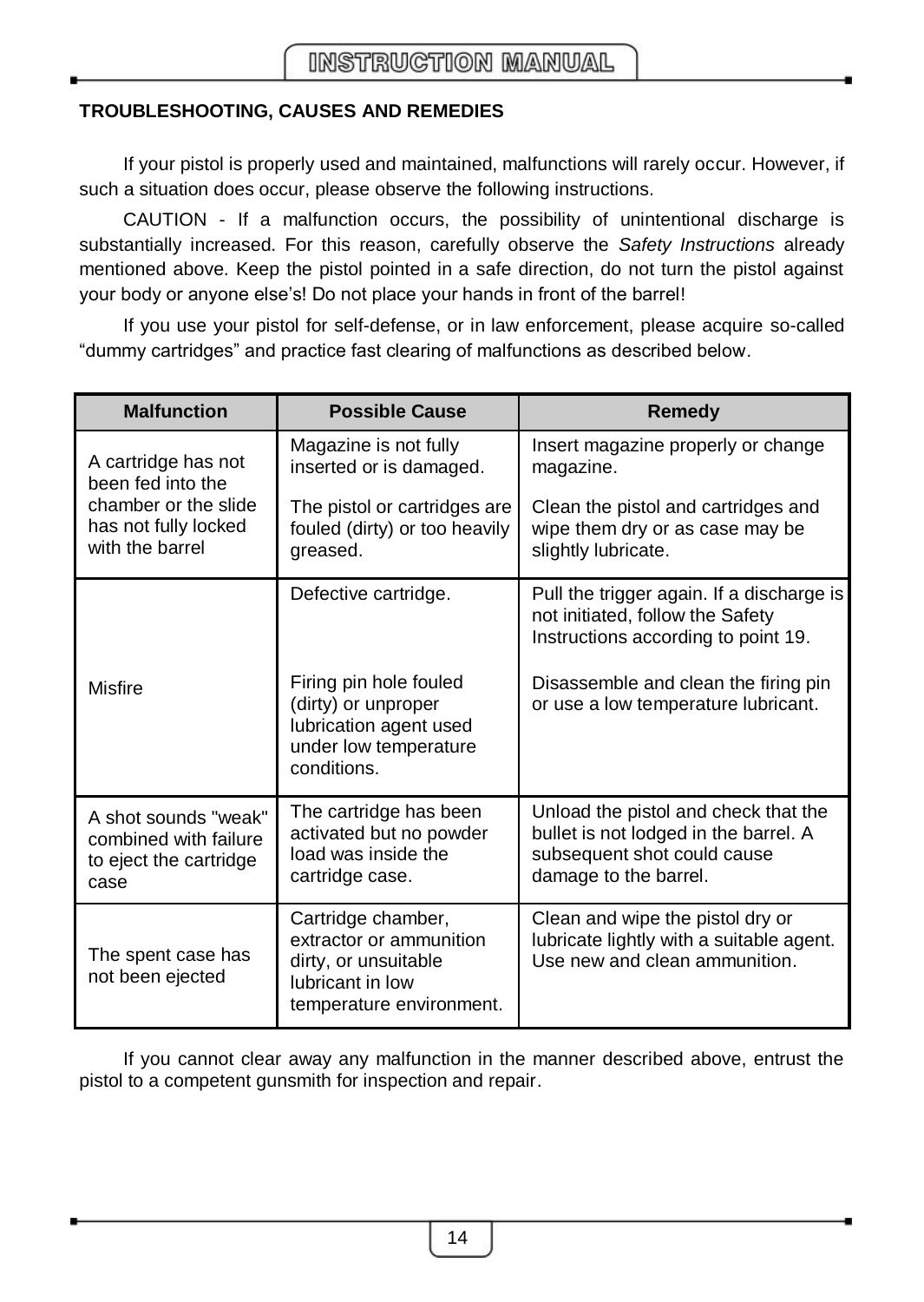## **TECHNICAL SPECIFICATIONS**

| Caliber                            |              | $9 \times 19$<br>$9 \times 21$ | .40 S&W       |
|------------------------------------|--------------|--------------------------------|---------------|
| Overall length                     | [mm]         | 205.2                          | 205.2         |
| Height                             | [mm]         | $148 \pm 1.5$                  | $148 \pm 1.5$ |
| Width *                            | [mm]         | $37 \pm 1$                     | $37 \pm 1$    |
| Frame                              |              | Polymer                        | Polymer       |
| Weight with empty magazine         | [g]          | max. 860                       | max. 860      |
| Barrel length (without glide ramp) | [mm]         | 115.1                          | 115.1         |
| Sight radius                       | [mm]         | $170 \pm 2$                    | $170 \pm 2$   |
| Magazine capacity **               | [cartridges] | 19                             | 15            |
| Trigger pull (SA)                  | [N]          | 14,7 - 24,5                    | 14,7 - 24,5   |
| Trigger pull (DA)                  | [N]          | max. 58,9                      | max. 58,9     |

\* Measured with ambidextrous safety eventually with ambidextrous decocking element

\*\* To some countries, the CZ P-09 pistols are supplied with a reduced magazine capacity in compliance with local laws

# **LIST OF ILLUSTRATIONS**

- 1. The names of basic parts
- 2. Removal of the magazine
- 3. Pistol loading
- 4. Slide release from its "rear lock-up" position by depressing slide stop
- 5. Shifting the safety to the "SAFETY-ON" position
- 6. Release of the hammer in the version equipped with the manual safety
- 7. Release of the hammer in the version equipped with no manual safety
- 8. Slide stop removal using the magazine base
- 9. Detail of the hammer decocking element installed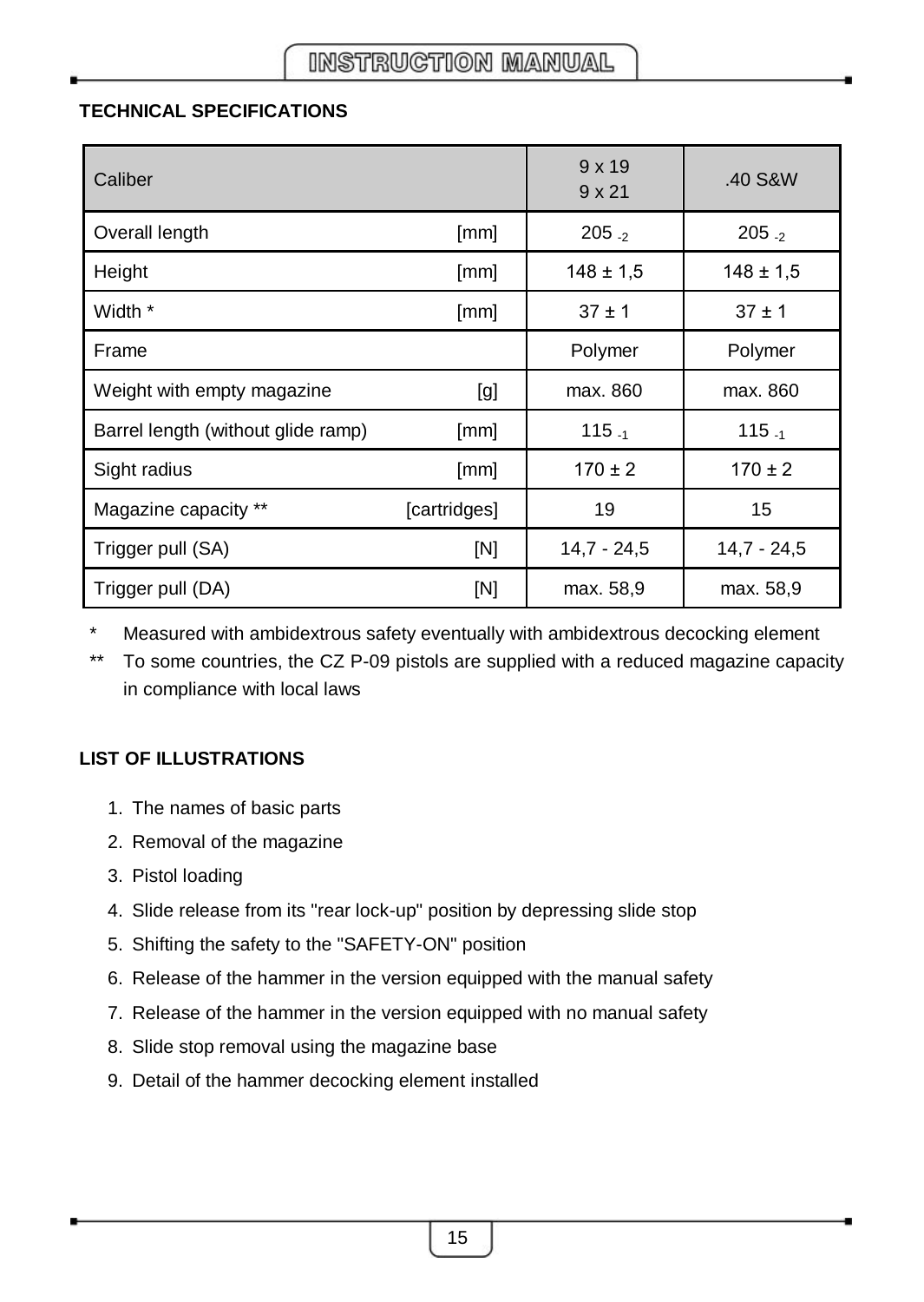#### **Antes de manipular con la pistola, lea cuidadosamente este manual y observe especialmente las siguientes instrucciones de seguridad.**

Un manejo incorrecto y descuidado de la pistola podría producir un disparo no intencionado causando lesiones corporales, muerte o daños a la propiedad. Las mismas consecuencias pueden tener modificaciones no autorizadas, corrosión o uso de una munición no prescrita o averiada. El fabricante no se hará responsable por las consecuencias originadas en estos casos. Antes de abandonar la fábrica, la pistola fue probada, revisada cuidadosamente y empaquetada. CZ no puede controlar la manipulación del producto una vez que el mismo abandone la fábrica. Por esta razón, al comprar esta pistola verifique que la misma esté descargada y sin averías.

Este Manual de Instrucciones deberá siempre acompañar la pistola, incluso cuando el arma fuese prestada o vendida.

## **CONTENIDO**

| INSTRUCCIONES DE SEGURIDAD               | 17 |
|------------------------------------------|----|
| TERMINOLOGÍA Y DESCRIPCIÓN DE LA PISTOLA | 21 |
| Elementos de seguridad de la pistola     | 22 |
| <b>INSTRUCCIONES DE USO</b>              | 23 |
| Munición                                 | 23 |
| Retiro del cargador                      | 23 |
| Cargar el cargador                       | 23 |
| Cargar la pistola                        | 23 |
| Recarga durante el tiro                  | 24 |
| Descargar la pistola                     | 24 |
| Seguro de la pistola                     | 24 |
| Soltar el martillo (Decocking)           | 25 |
| Ajuste de miras                          | 25 |
| Recambio de lomos de la empuñadura       | 25 |
| INSTRUCCIONES DE MANTENIMIENTO           | 26 |
| Desmontaje del arma para la limpieza     | 26 |
| Desmontaje del cargador                  | 26 |
| Recambio de elementos de manejo          | 27 |
| Limpieza de la pistola                   | 27 |
| Limpieza del ánima y la recámara         | 27 |
| Limpieza de otras partes de la pistola   | 28 |
| Conservación                             | 28 |
| Tratamiento de los residuos              | 28 |
| <b>LISTA DE COMPONENTES</b>              | 29 |
| ELIMINACIÓN DE FALLAS FUNCIONALES        | 30 |
| DATOS TÉCNICOS                           | 31 |
| LISTA DE GRÁFICOS                        | 31 |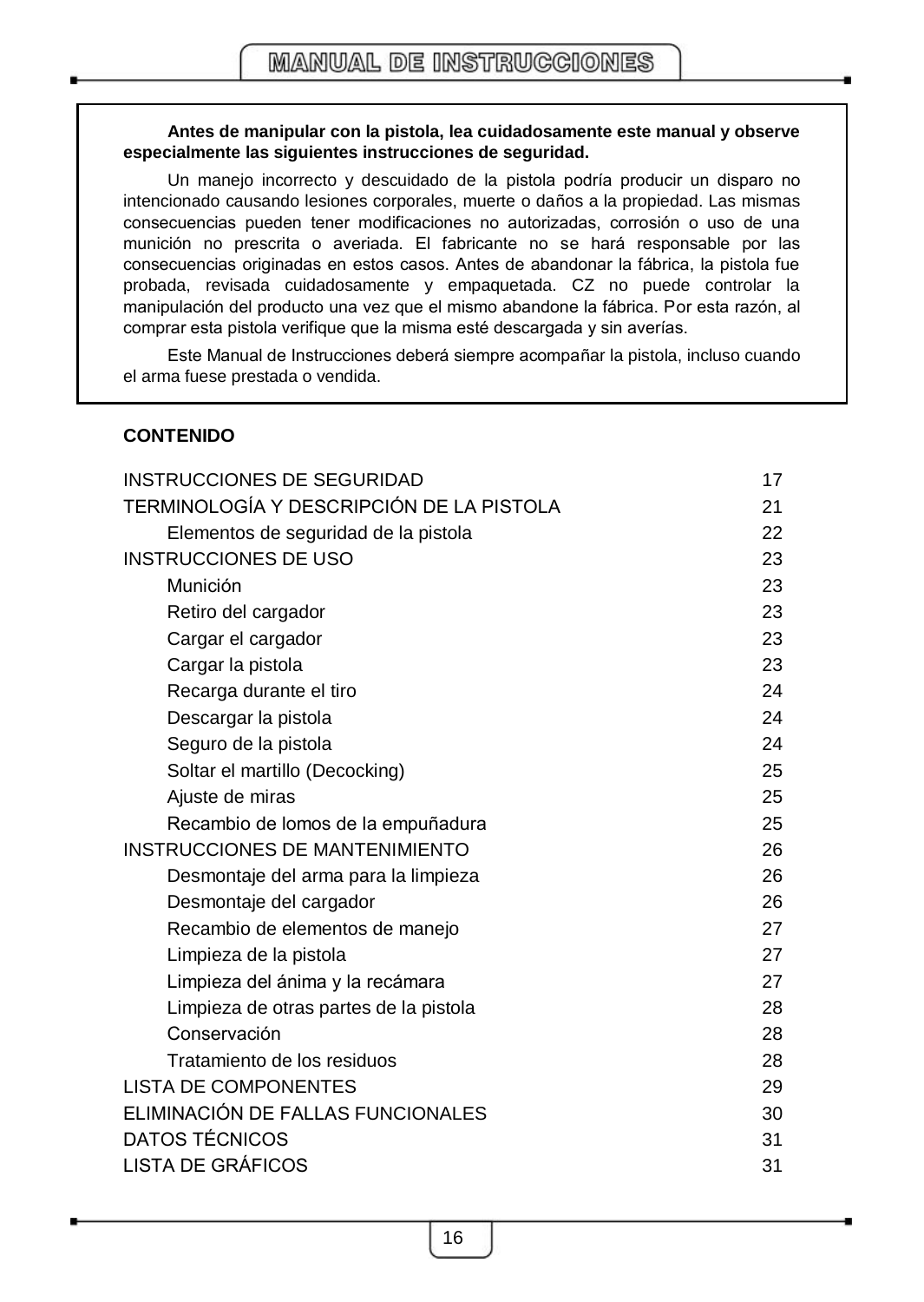## **INSTRUCCIONES DE SEGURIDAD**

Mantenga siempre las instrucciones de seguridad para su seguridad personal y la de los demás.

- 1. Manipule siempre con su pistola como si fuese cargada.
- 2. No apunte nunca a ningún objeto, si no tenga la intención de disparar.
- 3. No confíe a nadie que la pistola esté descargada.
- 4. Antes de dejar de utilizar la pistola o entregarla a otra persona, verifique siempre que esté descargada.
- 5. Almacene la pistola descargada y con el martillo en la posición delantera.
- 6. No utilice nunca la pistola con otros fines que para disparar.
- 7. Nunca deje sin vigilancia una pistola cargada.
- 8. Antes de cargar el arma, asegúrese que el ánima del cañón, la recámara y la corredera estén limpios y sin obstrucciones. Limpie la pistola después del disparo tan pronto sea posible.
- 9. Utilice siempre una munición limpia, seca y de fabricación original, de alta calidad y en un buen estado, correspondiente al calibre de su pistola.
- 10. Nunca tome bebidas alcohólicas o utilice estupefacientes antes o durante el disparo.
- 11. Utilice protectores de oídos y gafas de tiro protectoras durante el tiro.
- 12. Si la pistola está cargada y con el martillo montado, mantenga el seguro en la posición de seguridad hasta el momento de estar preparado para el disparo. Al quitar el seguro apunte en un espacio seguro.
- 13. Mantenga libre la ventanilla de expulsión e impida que alguien se coloque en la dirección de la cartuchera expulsada.
- 14. No presionar el disparador y no introducir los dedos en el guardamonte del disparador, a no ser, que esté apuntando al blanco y preparado para dispararar.
- 15. Antes de presionar el disparador, vuelva a controlar su objetivo y el espacio posterior del mismo. La bala puede atravesar el objetivo o desviarse fuera del mismo y pasar una distancia de varios cientos de metros.
- 16. Nunca dispare a una superficie dura, como una piedra, o la del agua por ejemplo.
- 17. No dispare nunca cerca de un animal que no esté entrenado para este tipo de ruido.
- 18. Al manipular con la pistola, evite todo tipo de "bromas".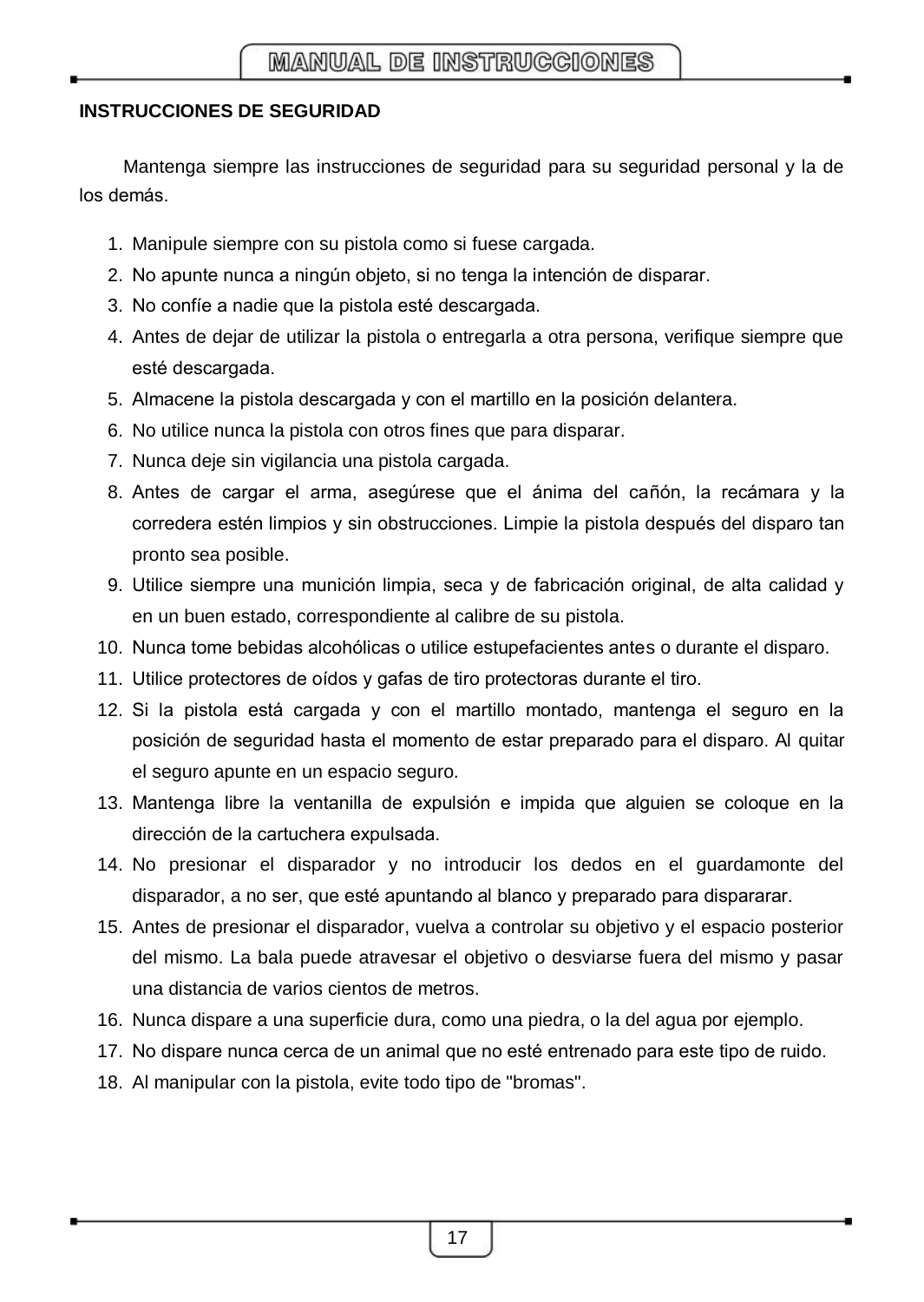# **MANUAL DE INSTRUCCIONES**

- 19. Falla del disparo: En el caso de no producirse el disparo, mantenga el arma apuntando hacia el blanco de disparar o hacia un espacio seguro y espere treinta segundos. En el caso de producirse una ignición atrasada, el cartucho disparará en treinta segundos. Si no se produciría el disparo, retire el cartucho del cañón y revíselo. Si la huella del percutor en el cartucho es débil o falta, antes de realizar el siguiente disparo deje revisar la pistola por un armero calificado.
- 20. Asegúrese siempre que la pistola no este cargada cuando vaya a limpiarla, almacenarla o transportarla.
- 21. Guarde siempre la munición y la pistola en depósitos seguros y bajo llave, fuera del alcance y la vista de los niños o gente no autorizada.
- 22. Nunca altere ninguna parte de la pistola, podría comprometer de una manera grave el correcto funcionamiento de la pistola o su seguridad.
- 23. Tenga en cuenta que la corrosión, el uso de munición dañada, el roce del arma con superficies duras u otros rudos movimientos podrían causar daños a la pistola, que no necesariamente se puedan percibir a simple vista. Si algo como esto ocurriera, entregue el arma a un especialista para ser examinada y probada.

### **REGLAMENTOS DE SEGURIDAD PARA EL USO DE MIRAS DE TRITIUM**

Las miras de tritium MEPROLIGHT de tipo ML-17777 para pistolas CZ forman un juego con un guión luminoso (emisor de tritium de una actividad de 0,565 GBq) y miras luminosas posteriores - el alza (2 emisores de tritium de una actividad de 0,444 GBq), que se ensamblan en el arma a colas de milano exactas. El tritium en su forma gaseosa (99% HT y 1% HTO) se encuentra cerrado en ampollas de vidrio de borosilicato con luminofor, las mismas que se fijan con un pegante en una funda de metal de tal manera, que el uso y el almacenamiento de las miras no representen ningunos riesgos.

En la tercera generación de las miras se mantienen todos los elementos de ventaja de la generación anterior de miras MEPROLIGHT y se añaden algunas correcciones:

- Un amortiguador de golpes incorporado
- Un manguito de protección sólido que asegura la disminuída sensibilidad de las miras en caso de una manipulación tosca
- Una ventanilla fija de cristal para una mejor salida de luz y mejor protección contra el el daño
- Resistencia a la sumersión prolongada en disolventes y medios de limpieza de uso corriente
- Luminosidad garantizada utilizable e ininterrumpida durante el tiempo de 12 años

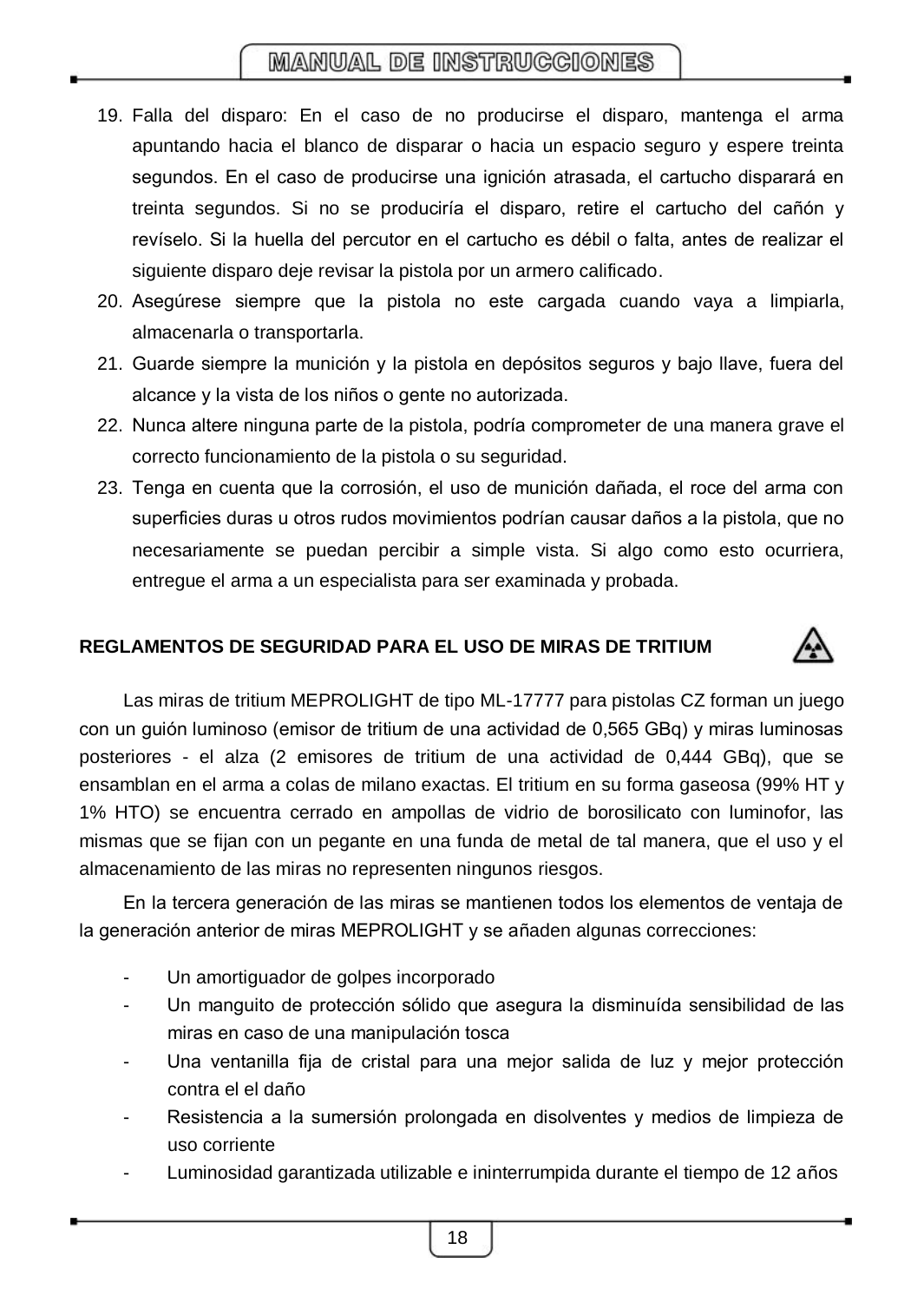# **MANUAL DE INSTRUCCIONES**

- Molde de empaque MV (el único molde ensayado y aprobado por las fuerzas armadas de Israel) protege las miras contra averías casuales, impide la manipulación inadecuada con la fuente de luz, impide la penetración de suciedad al sistema visual y el encubrimiento de la luz
- Asegura un paso más suave entre el apuntamiento durante el día y en la noche
- Un montaje sencillo (no requiere de ningunas modificaciones en el arma)
- No aumenta el peso ni el volumen
- Sin mantenimiento
- No necesita batería (no hay pérdidas de energía durante el clima frío)

### **Instrucciones de seguridad en caso de un daño de las miras**

Bajo condiciones regulares de almacenamiento, uso y mantenimiento de las miras la radiación ionizante emitida no representa ningún riesgo para el usuario, ya que no se filtra a través de las fundas de metal en las cuales se encuentran fijas las ampollas con los emisores. En caso de producirse un daño casual casi irreal de todas las ampollas en un juego de miras en el momento cuando el arma se encuentre en la posición de disparo (la posición, cuando las miras se encuentran más cerca del tirador), la dosis única efectiva no sobrepasaría el valor de 0,26 mSv. Que representa este valor? Por ejemplo, es igual a:

- 1/12 de la dosis que un habitante corriente obtiene durante el año del fondo de radiación natural (3,5 mSv / año)
- es menos que 1/4 del límite general de la dosis efectiva para un habitante corriente

## **Primeros auxilios recomendados en caso de una inhalación del tritium en forma gaseosa**

La forma gaseosa del tritium es practicamente inerte y causa una moderada contaminación interior. En caso de una inhalación se recomienda aumentar la cantidad de líquidos y también, eventualmente administrar diuréticos (cerveza con bajo contenido de alcohol) para acelerar la vuelta del agua en el cuerpo.

### **OBLIGACIONES DEL PROPIETARIO DE MIRAS DE TRITIUM**

- 1. De acuerdo a la legislación de la República Checa las miras son un emisor radioactivo durante el plazo de 6,5 años desde su adquisición.
- 2. Al adquirir las miras el propietario del equipo obtendrá un manual con instrucciones de uso seguro y un certificado sobre la hermeticidad de los emisores de radionúclido en el juego (el certificado del emisor de radionúclido cerrado), que debe guardar y presentarlo a las autoridades competentes en caso de ser requerido.
- 3. Durante la manipulación con el producto de tipo autorizado que es una fuente de radiación ionizante hay que respetar los reglamentos nacionales sobre la protección de la radiación ionizante (la legislación nacional correspondiente).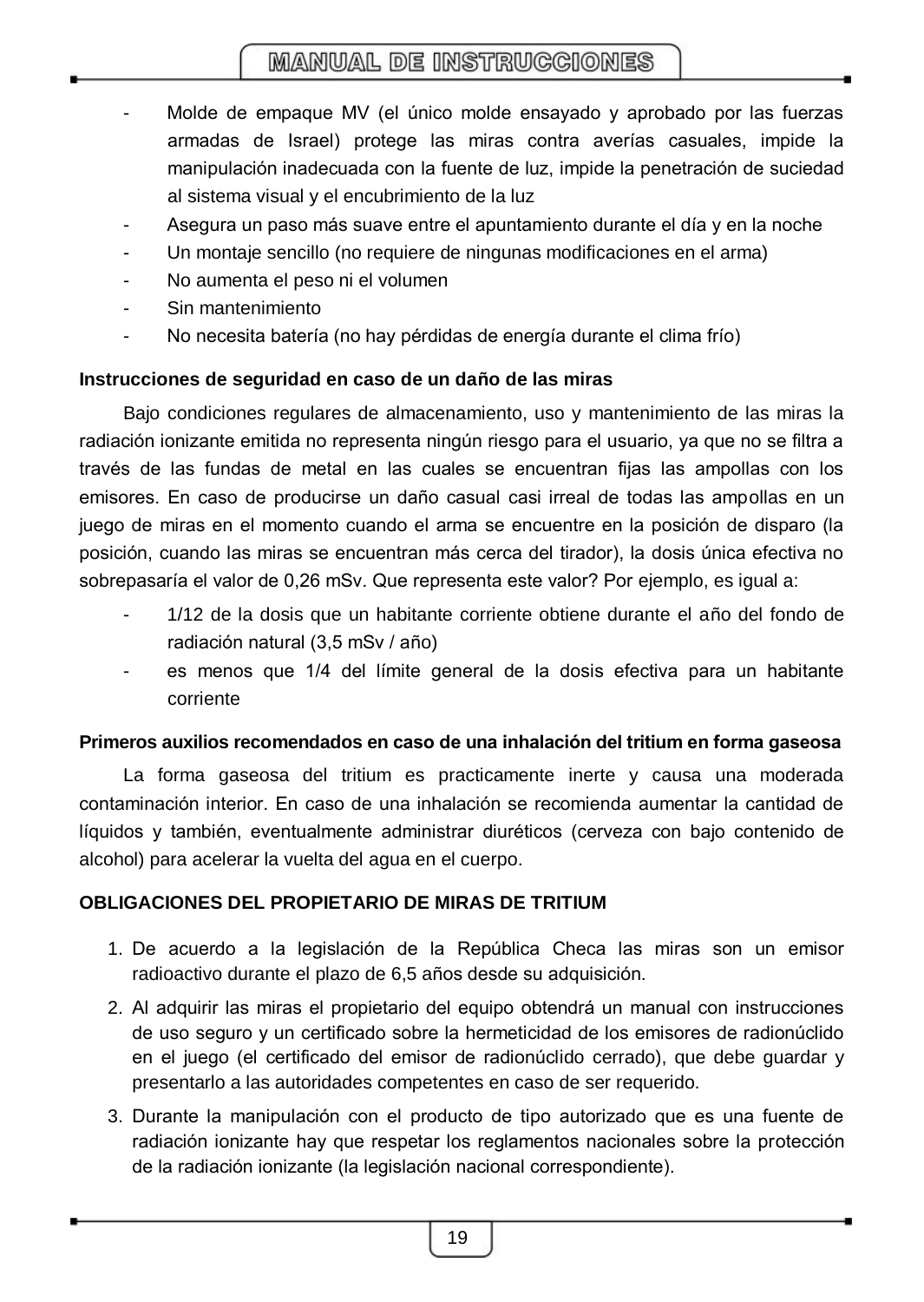# **MANUAL DE INSTRUCCIONES**

- 4. En caso de ser propietario de más de 9 juegos de miras (una actividad total que sobrepasa los 10 GBq), el propietario está obligado a pedir a las autoridades competentes la información sobre las obligaciones resultantes de la legislación nacional correspondiente.
- 5. Evitar tal manipulación que podría causar un grave daño mecánico de las miras.
- 6. No está permitido realizar tales modificaciones en las miras que podrían alterar propiedades importantes para la protección contra la radiación.
- 7. La miras no deben seguir utilizándose al ser destruidas o dañadas. El propietario debe recoger con seguridad los equipos así alterados y entregarlos al distribuidor o productor para su liquidación segura. El mismo procedimiento es válido en caso de la liquidación de miras que ya no se utilizan.
- 8. Para la manipulación con las miras valen las reglas generales de protección contra la radiación ionizante. Durante un uso corriente durante la vida útil de las miras no se requieren pruebas de hermeticidad.

El tipo de miras fue aprobado en la República Checa mediante la decisión de la autoridad competente bajo el no. 25169/2005, marca A1.

La empresa, eventualmente el representante responsable de la empresa:

Ing. Ladislav Britaňák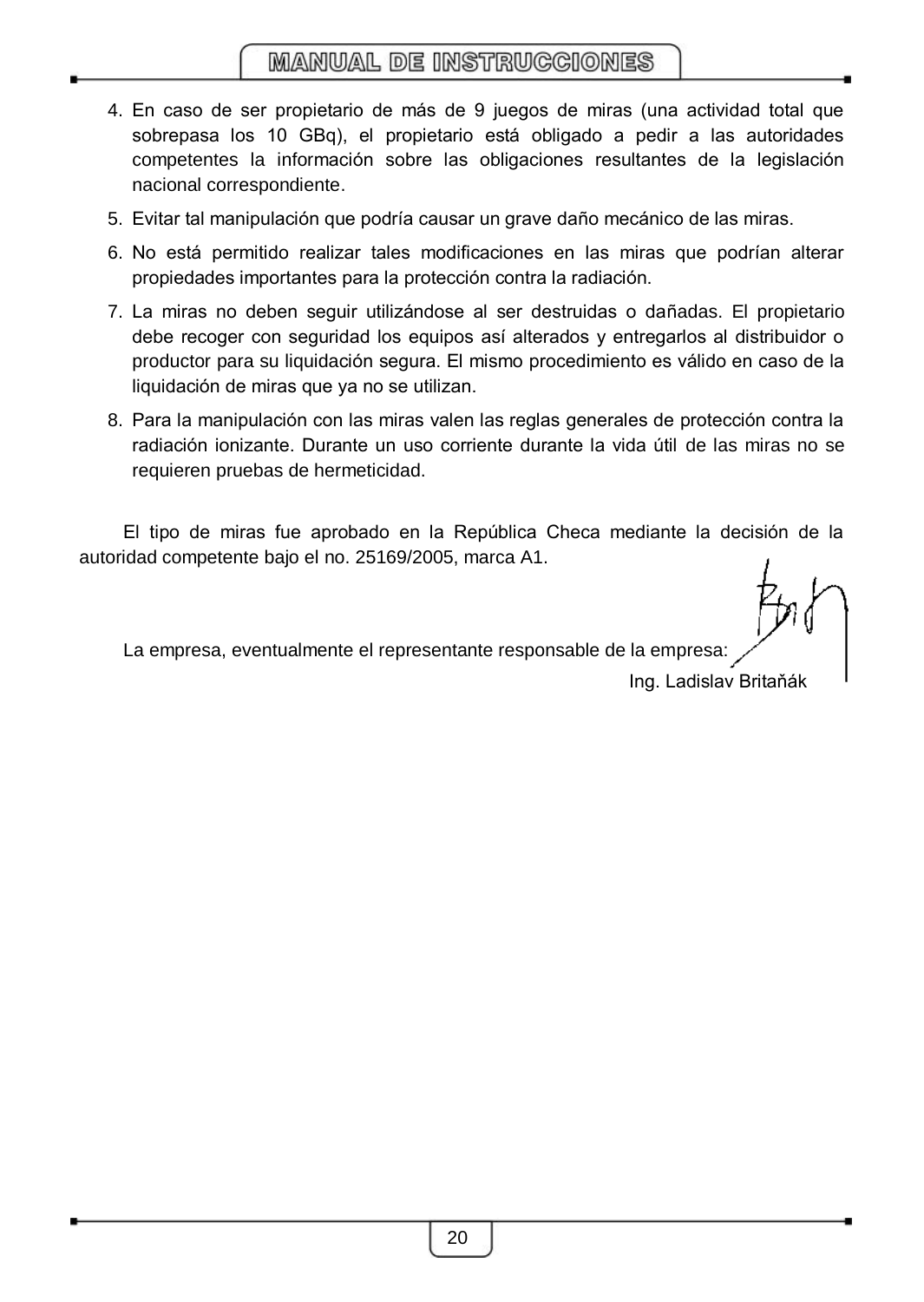# **TERMINOLOGÍA Y DESCRIPCIÓN DE LA PISTOLA**

La denominación de las partes principales de la pistola utilizada en este Manual está indicada en el gráfico No. 1 en la parte interior de la tapa del libro. La denominación de todos los componentes de la pistola está indicada en el capítulo *Lista de componentes*.

La pistola CZ P-09 es un arma de fuego de mano con un retroceso del cañón corto, destinada para un disparo dirigido a la distancia de 50 metros. Tiene el sistema de cerradura cerrado. Viene equipada con el mecanismo del disparador de doble acción SA/DA, bloqueo del percutor, diente de seguridad en el martillo y seguro manual que puede desmontarse con facilidad y reemplazarse con el manipulador para soltar el martillo (decocking). El armazón de la pistola es de Polímero. Entre las características de la pistola destacan:

- buen agarre en ambas manos
- buenos resultados durante el tiro instintivo (sin apuntar)
- baja resistencia del disparador
- alta precisión del tiro
- larga vida útil
- alta confiabilidad también utilizando varios tipos de balas
- miras adaptadas también para apuntar con baja visibilidad
- después de disparar el último cartucho la cerradura queda abierta
- aproplada para el porte diario como un arma de servicio
- pistola equipada de manera standard con un seguro ambidiestro y un manipulador ambidiestro del decocking
- posible intercambio del seguro por el manipulador de decocking
- marco en la parte delantera provisto con ranuras de sujeción, para sujetar accesorios especiales

Cada pistola viene suministrada con estos equipos:

- 2 piezas de cargadores (el número de cargadores puede variar en las versiones diferentes de la pistola)
- set de lomos de la empuñadura intercambiables
- manipuladores intercambiables (seguro/manipulador del decocking)
- equipo de mantenimiento y limpieza del arma (cepillo, varilla de limpieza, llave para ajustar las miras, casete polímero)
- documentes del arma (manual de instrucciones, CD con materiales de promoción y manuales de instrucción en varias lenguas, certificado/carta de garantía, papel de agrupación)
- la cerradura de seguridad para el arma (solamente en versiones seleccionadas)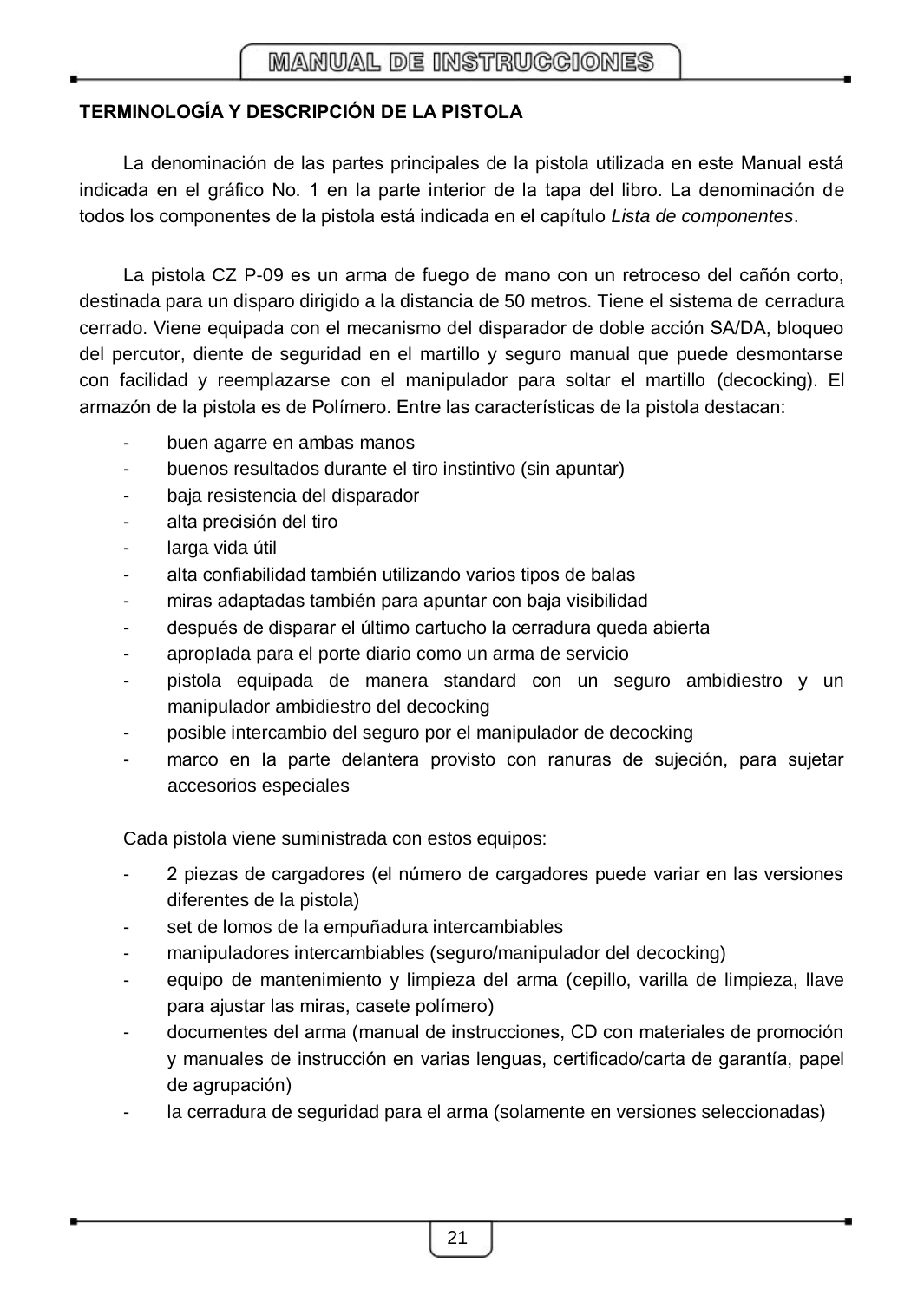## *Explicaciones:*

## *SA (Single Action)*

La función simple del mecanismo de disparo. El martillo se monta manualmente y el disparo se efectua después de apretar el disparador. El recorrido del disparador es corto, la resistencia es baja. El martillo permanece montado después de cada disparo.

## *DA (Double Action)*

Función doble del mecanismo de disparo. Apretando el disparador, el martillo se monta y suelta. El recorrido del disparador es más largo y la resistencia del disparador es más alta que durante SA.

## **Elementos de seguridad de la pistola**

## *Guardamonte*

Impide un apretamiento accidental del disparador, por ejemplo durante una caída de la pistola.

## *Percutor dinámico*

La construcción del percutor está solucionada de tal manera que el mismo no pueda sobresalir de la cerradura estando el martillo en la posición de reposo. Eso excluye la posibilidad del disparo durante la caída de la pistola cargada en el martillo.

## *Bloqueo del percutor*

Impide el movimiento del percutor mientras el disparador no se encuentre presionado. Minimiza el riesgo de un disparo no intencionado durante un manipuleo inadecuado con el arma, sobre todo durante la caída de una pistola cargada.

## *Diente de seguridad*

El engrane en el martillo que impide un disparo no intencionado en el caso que al montar el martillo manualmente éste se resbale. Cuando se encuentra el martillo en el diente de seguridad, no se apoya en la cerradura, sino que se encuentra inclinado un poco hacia atrás.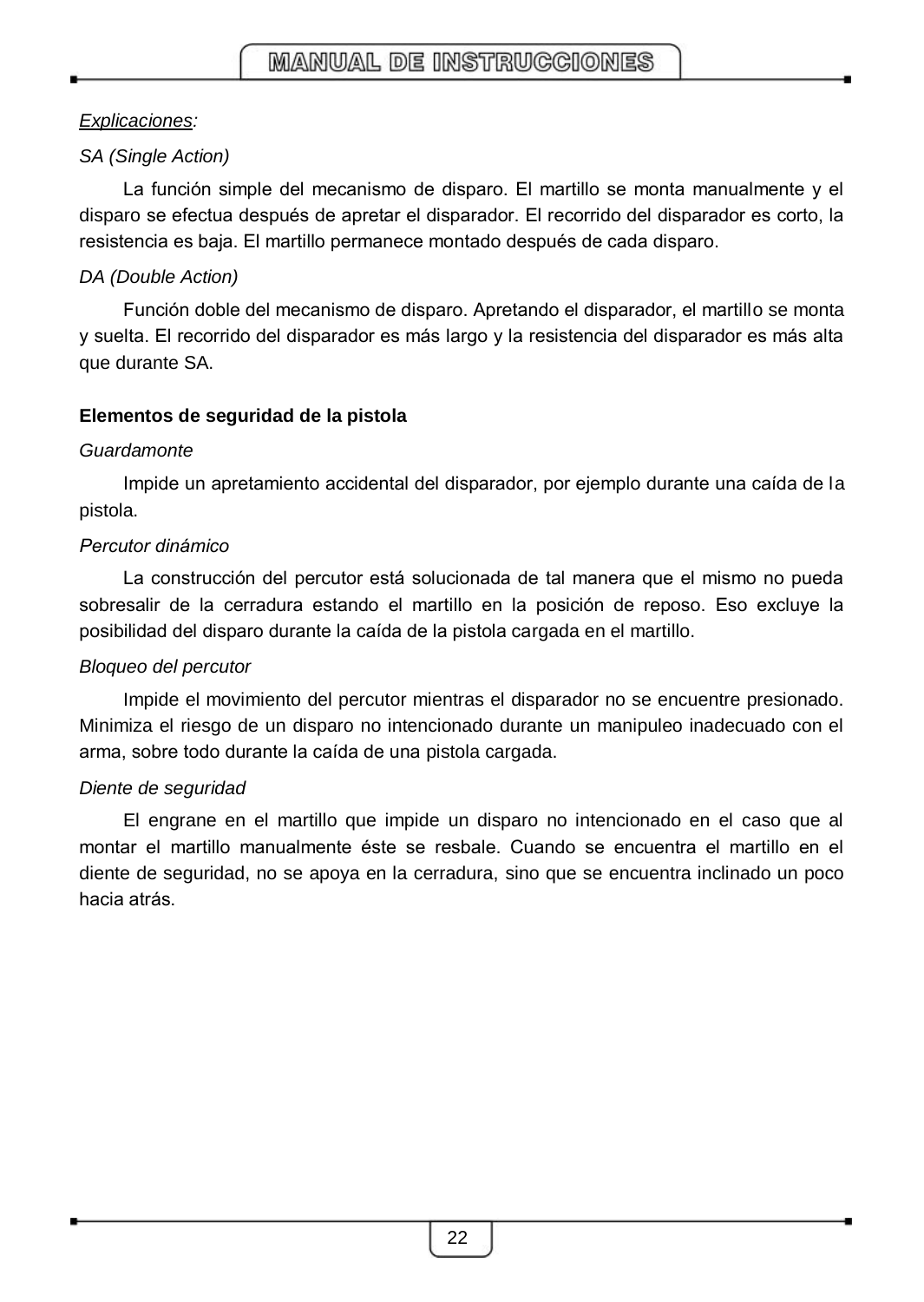## **INSTRUCCIONES DE USO**

## **Munición**

Utilice exclusivamente una munición estándar de fabricación industrial y del calibre correspondiente, que responde a las prescripciones de CIP (Una organización internacional para pruebas de armas de fuego manuales y la munición) o SAAMI (una norma norteamericana para armas y munición). El uso de otro tipo de cartuchos podría causar fallas, daños en el arma o heridas al tirador.

## **Retiro del cargador**

Sujete la pistola con la mano derecha (izquierda), presione con el dedo pulgar (dedo medio) el retén del cargador (dib. 2). El cargador se afloja y sale del marco. La pistola viene provista por un retenedor universal del cargador, el cual puede ser desplazado por un armero con una pequeña vuelta para ser manipulado con la mano derecha o izquierda.

## **Cargar el cargador**

Sujete el cargador en la mano con la boca hacia arriba. Coloque un cartucho a la parte delantera del aportador y presiónelo hacia abajo y para atrás, hasta que tope el lado posterior del cargador. Coloque el siguiente cartucho sobre el otro e introduzca de la misma manera. En caso, que ya se encuentran varios cartuchos en el cargador, es conveniente presionar un poco con el dedo pulgar la fila de cartuchos.

El número de cartuchos en el cargador puede constatar a través de los agujeros de inspección ubicados a los lados del cargador. No intente a extender la capacidad del cargador - ya que esto podría causar un acceso defectuoso del primer cartucho a la recámara.

## **Cargar la pistola**

## AL CARGAR LA PISTOLA APUNTE SIEMPRE HACIA UN ESPACIO SEGURO!

Introduzca el cargador lleno a la pistola y verifique que permanezca retenido por el retén del cargador.

Sujete la pistola con una mano por la empuñadura y con los dedos pulgar e índice de la otra mano agarre la parte ranurada de la cerradura. Hale la corredera en la dirección hacia atrás hasta el tope y suéltela (dib. 3). Durante este procedimiento se monta el martillo y el cartucho se introduce en la recámara. Ahora, la pistola está lista para disparar. Si no va a disparar de inmediato asegure el arma de cualquier forma indicada más adelante en la parte *Seguro de la pistola* respectivamente en la parte *Soltar el martillo (Decocking)*.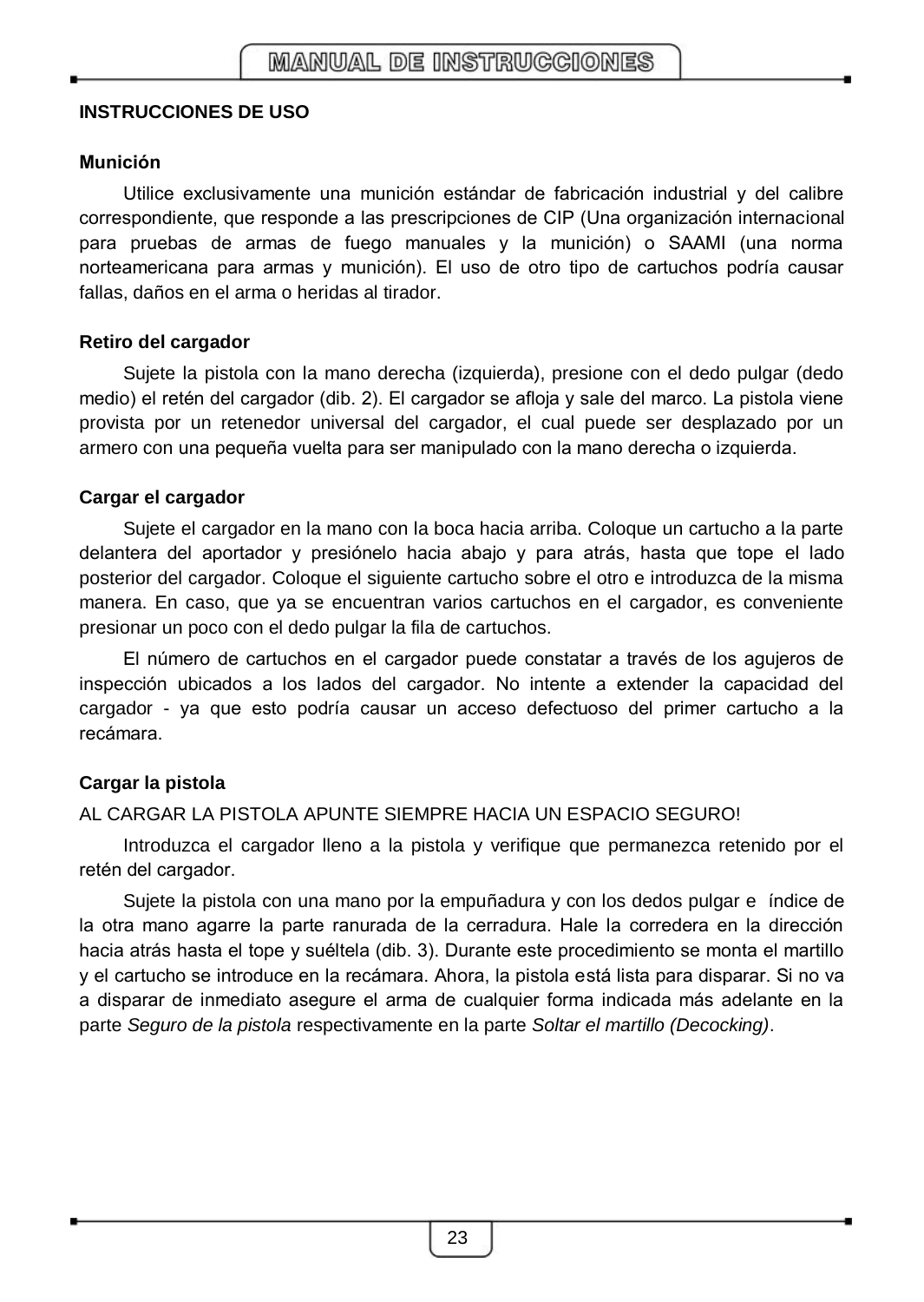## **Recarga durante el tiro**

Después de disparar el último cartucho, la corredera permanecerá en la posición posterior. Saque el cargador vacío e introduzca uno lleno. Con la mano que dispara presione el retén de la corredera en la dirección hacia abajo (dib. 4) o con la otra mano hale la corredera hacia atrás y suéltela. La pistola está nuevamente cargada y lista para disparar.

### **Descargar la pistola**

APUNTE HACIA UN ESPACIO SEGURO!

- Retire el cargador
- Tire hacia atrás la corredera y verifique que la recámara se encuentra vacía
- Suelte la corredera hacia adelante
- Presione el disparador (disparo en seco)

### **Seguro de la pistola**

La parte *Ajuste del seguro* no vale para la versión con decocking!

Desplace el seguro en la dirección hacia arriba a la posición de seguridad (dib. 5), hasta que cubra la marca roja. De esta manera el mecanismo disparador y la corredera quedan bloqueados y consecuentemente no es posible apretar el disparador ni movilizar la corredera. Es posible poner el seguro de la pistola también, cuando el martillo se encuentra en el diente de seguridad. Sin embargo, en este caso no se recomienda poner el seguro, ya que puede producirse un daño al mecanismo de disparo en caso de montar el martillo bruscamente. Ponemos el seguro de la pistola tan solamente cuando el martillo se encuentra en la posición posterior, entonces montado. Es adecuado utilizar el seguro sobre todo durante una corta interrupción de tiro.

Aparte del método previamente descrito es posible mantener la pistola con el cartucho en la recámara en un estado de seguridad, en el cual está preparada para el tiro inmediato:

Agarre la pistola cargada por la empuñadura, APUNTE HACIA UN ESPACIO SEGURO. Con el dedo pulgar presione la superficie ranurada del martillo, presione el diparador y traslade el martillo lentamente hacia adelante (dib. 6) hasta que se apoye de la cerradura o del diente de seguridad del martillo. Afloje el disparador. ¡Lleve a cabo este procedimiento con extrema cautela para impedir un disparo no intencionado! ¡Recomendamos practicar esta operación con la pistola descargada!

En este estado la pistola se encuentra segura para una manipulación de rutina y, a su vez, queda preparada para el uso inmediato. Recuerde, que la mejor manera de asegurar la pistola es tenerla descargada y guardada en un lugar seguro!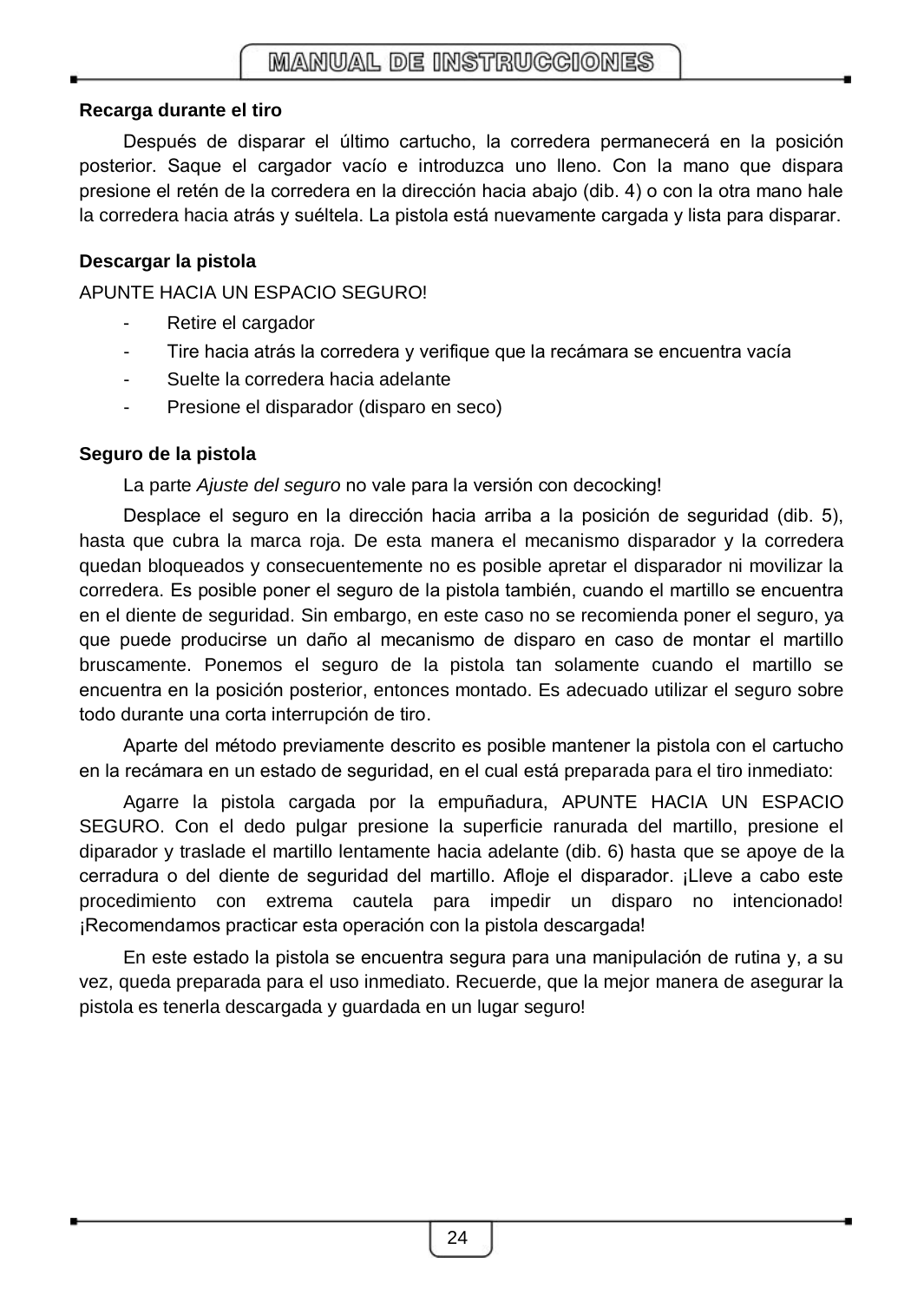## **Soltar el martillo (Decocking)**

La parte *Soltar el martillo* no vale para la versión con el seguro!

APUNTE HACIA UN ESPACIO SEGURO y presione el manipulador del decocking (dib. 7).

Presionando el manipulador del decocking, el martillo se traslada de la posición montada al diente de seguridad sin la necesidad de presionar el disparador. Si se encuentra algún cartucho en la recámara, soltando el martillo, la pistola está segura para una manipulación regular y lista para el tiro mediante la función DA.

### **Ajuste de miras**

La mira de la pistola fue ajustada en la fábrica para una distancia de 25 m de tal manera, que el punto central del impacto esté concordando aproximadamente con el punto de mira.

Es posible realizar la corrección lateral desplazando el alza en la ranura de milano y asegurándola con un centropunto.

La corrección de la elevación se realiza cambiando el guión por uno más alto o más bajo.

### **Recambio de lomos de la empuñadura**

Cada pistola viene provista de un set de lomos recambiables que facilitan la adaptación del tamaño de la parte trasera de la empuñadura según las necesidades individuales del usuario. Para cambiar un lomo de la empuñadura por el otro hay que extraer el pasador del tapón del muelle de percusión. Mientras sacando el pasador tenga mucho cuidado para evitar heridas ya que el pasador asegura tanto el tapón del muelle de percusión como el muelle de percusión presionado. Encargue la tarea a un armero.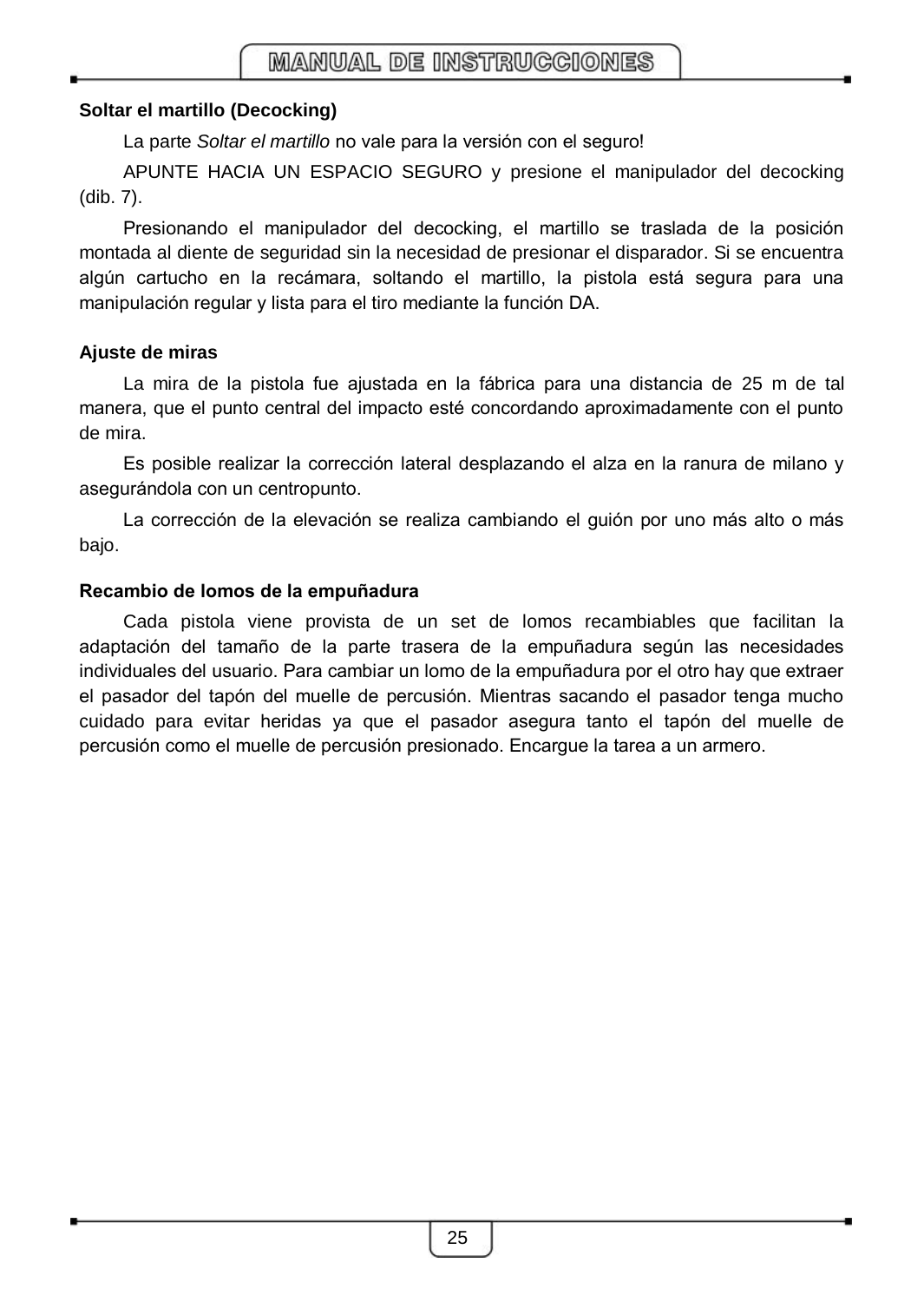## **INSTRUCCIONES DE MANTENIMIENTO**

## **Desmontaje del arma para la limpieza**

APUNTAR HACIA UN ESPACIO SEGURO!

- 1. Retire el cargador. No es posible desmontar una pistola con el cargador adentro!
- 2. Desactive el seguro para poder movilizar la corredera.
- 3. ASEGÚRESE QUE NO HAYA NINGÚN CARTUCHO EN LA RECÁMARA!
- 4. Incline el martillo hacia atrás un poco y suéltelo, de manera que quede retenido en el diente de seguridad. En este estado la manipulación es la más fácil.
- 5. Pase el dedo pulgar de la mano izquierda a través del guardamonte, con los dedos restantes agarre la parte delantera de la cerradura.
- 6. Desplace un poco la cerradura hacia atrás hasta que la parte posterior de la cerradura se apoye en el martillo inclinado y las marcas en el armazón y la cerradura se encuentren en línea.
- 7. Desde el lado derecho presione (mediante un golpecito) el retenedor de la cerradura, por ejemplo empleando el fondo del cargador (dib. 8). Retire el retenedor de la cerradura desde el lado izquierdo.
- 8. Desplace la cerradura con el cañón para adelante.
- 9. Retire el muelle de avance con la guía y finalmente el cañón.

Este tipo de desmontaje es suficiente para un mantenimiento rutinario. Después de disparar una mayor cantidad de cartuchos desmonte también el percutor y el cargador y entregue la pistola a un armero para limpiar el percutor.

# **Desmontaje del cargador**

Por el aguiero en el fondo del cargador presione el pestillo del fondo del cargador y desplácelo unos 5 mm para adelante. Después coloque el dedo pulgar sobre la base para sostener el muelle y con la otra mano desplace el fondo de sus rieles de guía. Tenga mucho cuidado, que durante este desmontaje no se produzcan heridas por el muelle lanzado.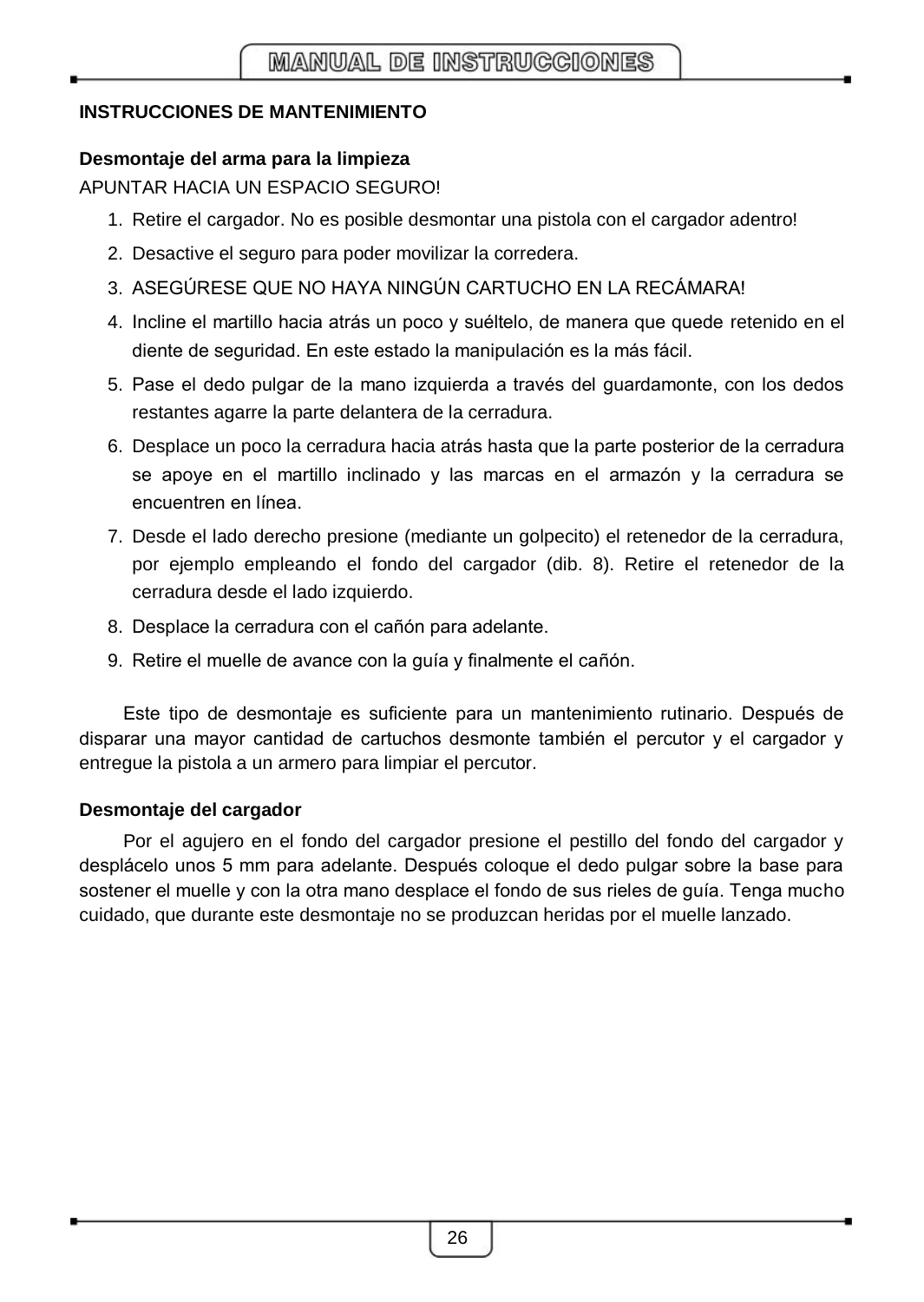## **Recambio de elementos de manejo**

Esta pistola fue diseñada de tal manera que facilite un intercambio fácil del seguro por el manipulador de decocking y viceversa. Esta operación se puede realizar aún sin utilizar herramientas especiales. El seguro izquierdo o el manipulador de decocking izquierdo es posible desmontar, solamente después de presionar el expulsor hacia abajo. Antes de realizar el montaje del seguro derecho o el manipulador de decocking derecho, es necesario bajar el tirante en la dirección hacia abajo.

La versión de seguro tiene montados solamente los seguros. En la versión de decocking hay que montar, aparte de los manipuladores, también el resorte del manipulador de tal manera que se apoye con su extremo más corto en la solapa del cuerpo del manipulador introduciéndose el otro extremo en la cavidad del pasador (dib. 9).

Recomendamos participar en una formación del intercambio de elementos de manejo supervisada por un armero calificado o ver los procedimientos instructivos en las páginas web de Česká zbrojovka.

### ATENCIÓN:

No desmonte ningunas otras partes de la pistola. Si está convencido que su pistola necesita algún ajuste o reparación, asegúrese de encomendar esta tarea a un taller especializado!

### **Limpieza de la pistola**

Limpie la pistola

- Después de cada uso
- Siempre después que entre en contacto con humedad
- Lo más antes posible después del disparo
- Por lo menos una vez al año en climas templados
- En condiciones climáticas exigentes por lo menos una vez al mes

### **Limpieza del ánima y la recámara**

En caso que no se haya disparado de la pistola o si solamente se han disparado pocos cartuchos, limpie el ánima y la recámara con un pedazo de tela seca colocado en un extremo de una baqueta. Cambie los trapitos tantas veces, hasta que el último pedazo sea limpio.

Cuando el ánima se encuentre muy sucia, aplique en ella y en la recámara una solución limpiadora, deje actuar aproximadamente 10 minutos (el tiempo de actuación puede variar de acuerdo con el tipo del producto de limpieza) y limpie con un cepillo. Seque el ánima y la recámara con un pedazo de tela limpio y verifique, si se eliminaron todos los residuos. Repita el procedimiento en caso de necesidad.

Introduzca la baqueta y el cepillo en el cañón a través de la recámara para evitar que la boca del cañón se desgaste o daňe. Pase el cepillo por todo el largo del cañón antes de invertir el movimiento. Si trata de cambiar de dirección con el cepillo dentro del cañón, el cepillo podría atascarse.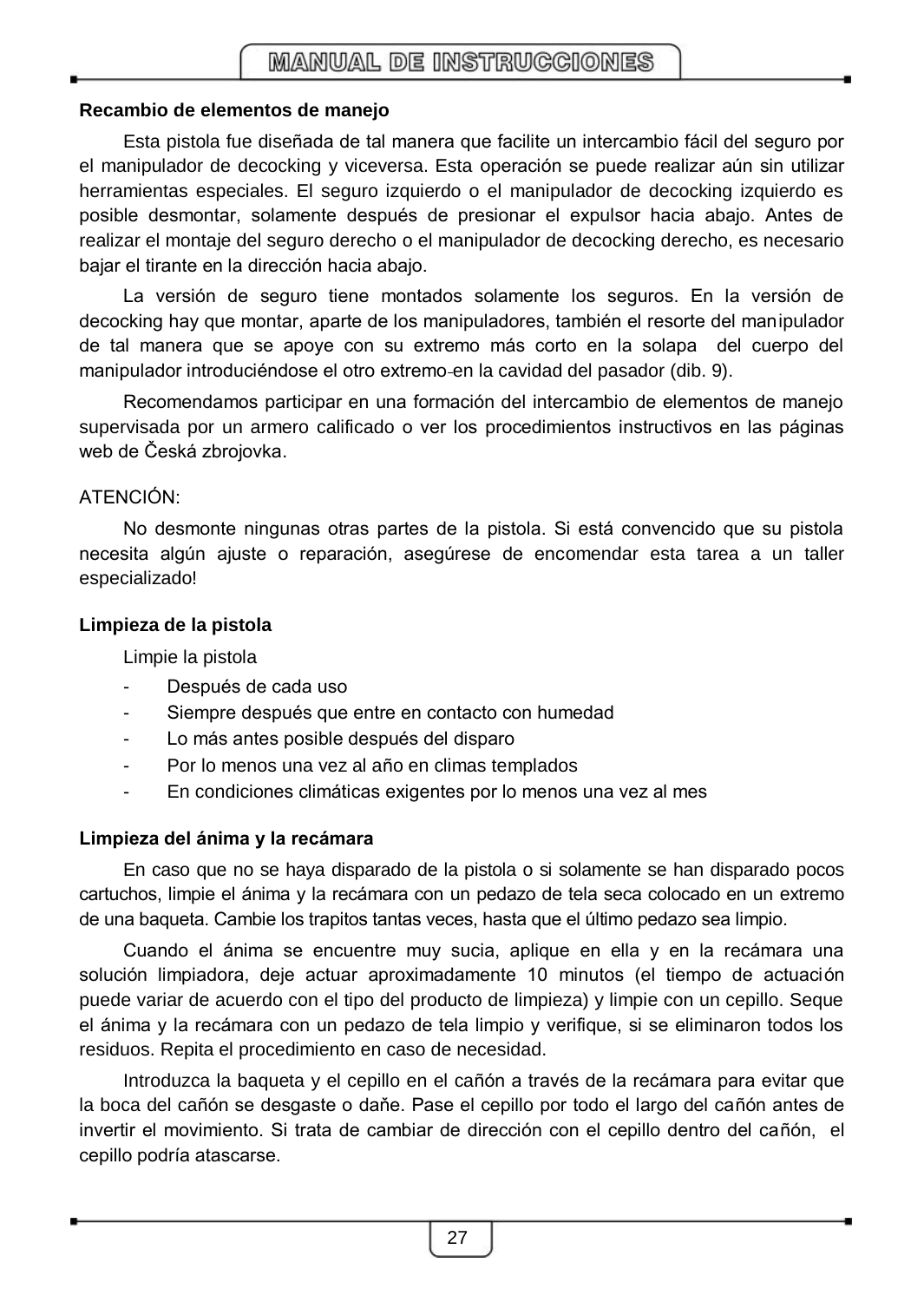### **Limpieza de otras partes de la pistola**

Las otras partes del arma (incluyendo las superficies externas del cañón) deben limpiarse con una tela seca, un cepillo de dientes viejo, un cepillo de cerdas de bronce o un raspador de madera. Durante la limpieza se puede utilizar también un aceite de preservación o querosene. Sin embargo, no emplee nunca la solución determinada para la limpieza del ánima del cañón! Estas soluciones podrían permanecer en las hendiduras de los componentes y con el tiempo causar corrosión.

Comprobar que ningún trozo de tela o alguna cerda de cepillo hayan quedado alojados en alguna parte de la pistola.

### **Conservación**

Una vez que el ánima del cañón, la recámara y todas las partes accesibles estén limpias y secas, frótelas con un paño remojado en aceite de preservación o aplique dicho aceite mediante un rociador. Retire luego el exceso de aceite.

Antes de disparar, seque completamente el ánima del cañón. Si utiliza la pistola en temperaturas muy bajas, retire el aceite de todas las partes accesibles y aplique un lubricante especial determinado para estas condiciones climáticas.

La grasa preservante utilice únicamente en el caso de un almacenaje de larga duración en condiciones climáticas extremas. Antes de usar la pistola, retíre dicha grasa por completo.

### **Tratamiento de los residuos**

Si son manejados de manera correcta, el material, los envases y los embalajes del producto no tienen ninguna incidencia negativa ni sobre la salud humana ni sobre el medio ambiente. Si necesita deshacerse del producto o su embalaje, los componentes metálicos (acero, metales de color), los plásticos, la madera y el papel-cartón tienen que ser depositados selectivamente en los contenedores destinados para estos materiales.

El productor se reserva el derecho de realizar cambios que podría considerar indispensables para mejorar sus modelos o para satisfacer los requerimientos de la producción o del comercio.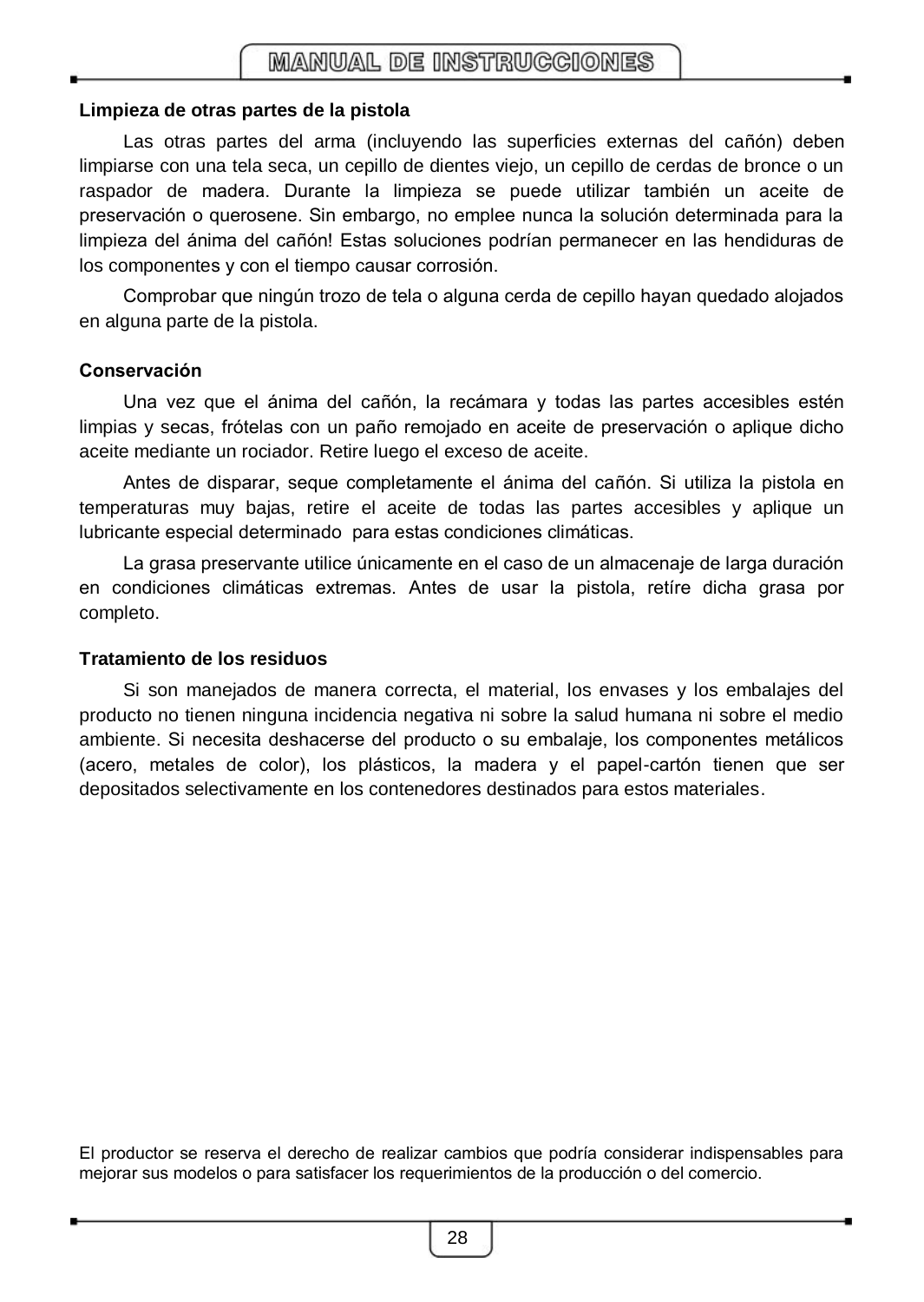## **LISTA DE COMPONENTES**

- a) Armazón
	- b) Lomo recambiable S/M/L
- Cerradura
- Cañón
- Retén de la corredera
- Cargador
- Bloque delantero
- Bloque trasero
- Disparador
- Tirante del disparador
- Retén del martillo
- Martillo
- Interruptor
- Palanca del bloqueo
- Desconector del tirante
- Eyector
- Percutor
- Extractor
- Tope del bloqueo del percutor
- Retén del cargador
- Seguro izquierdo \*
- Seguro derecho \*
- Manipulador del decocking izquierdo \*
- Manipulador del decocking derecho \*
- Alza \*
- Guión
- Varilla del muelle de percusión
- Tapón del muelle de percusión
- Perno del retén del martillo
- Perno del martillo
- Perno del disparador
- Perno del retén del cargador
- Pasador del tapón del muelle de percusión
- Pasador del extractor
- Pasador del retén del cargador
- Pasador del bloque delantero
- Perno
- Pasador del percutor
- Muelle de avance (completo)
- Tornillo de aseguración (2x)
- Muelle del extractor
- Muelle del percutor
- Muelle del tope del bloqueo
- Muelle (2x)
- Pasador del muelle del retén de la corredera
- Muelle de percusión
- Muelle del disparador
- Muelle del retén de la corredera
- Resorte del manipulador de decocking \*
- Resorte del tirante
- Muelle del retén del martillo
- Pasador del bloque trasero

\* Los componentes marcados así varían en cada versión, eventualmente en algunas faltan por completo.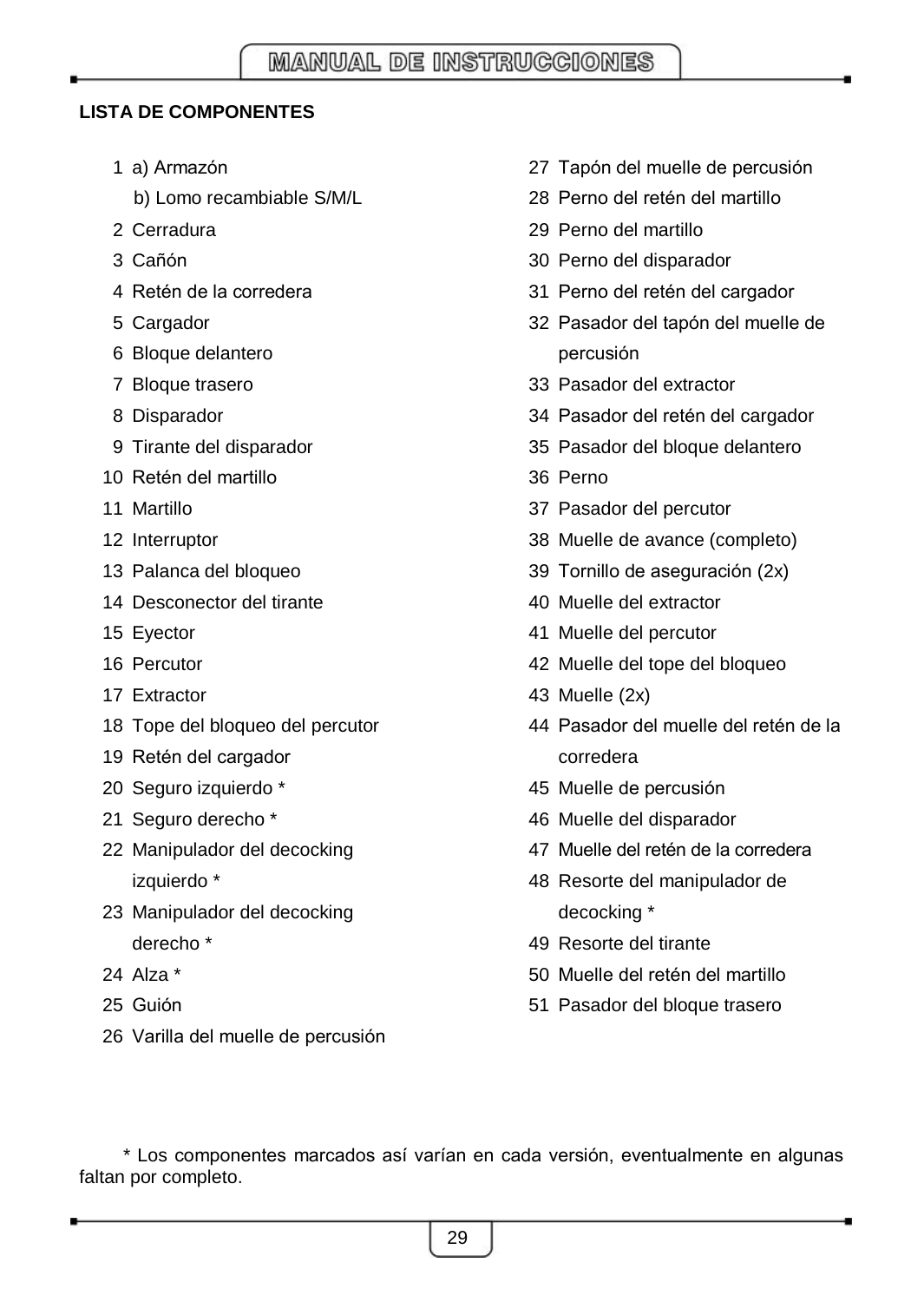## **ELIMINACIÓN DE FALLAS FUNCIONALES**

Con un uso y mantenimiento correcto hay muy poca probabilidad que se produzca una avería. En caso de producirse tal situación, diríjase con las siguientes instrucciones.

ATENCIÓN - En caso que se produzca una falla durante el disparo, aumenta notablemente la probabilidad de un disparo no intencionado. Por esta razón, durante la eliminación de la falla mantenga al pie de letra las instrucciones de seguridad indicadas más arriba. Apunte siempre hacia un espacio seguro, no dé la vuelta a la pistola enfrente suyo ni frente a otras personas, no coloque las manos delante de la boca del cañón!

Si utiliza la pistola solamente para su protección personal o con fines de servicio, consiga tan llamados cartuchos de escuela y entrene una eliminación rápida de fallas abajo descritas.

| Falla                                                             | Causa probable                                                                                                                        | Forma de eliminarla                                                                                                                                             |
|-------------------------------------------------------------------|---------------------------------------------------------------------------------------------------------------------------------------|-----------------------------------------------------------------------------------------------------------------------------------------------------------------|
| El cartucho no<br>entra en la                                     | El cargador no está encajado<br>suficientemente o se<br>encuentra averiado.                                                           | Introduzca correctamente el cargador<br>o utilice uno nuevo.                                                                                                    |
| recámara o no<br>ajusta la cerradura                              | El arma o los cartuchos están<br>sucios o excesivamente<br>lubricados.                                                                | Limpie el arma y los cartuchos,<br>eventualmente lubrique suavemente.                                                                                           |
|                                                                   | Cartucho defectuoso.                                                                                                                  | Vuelva a apretar el disparador. Si no<br>se produzca el disparo prosiga según<br>el punto 19 de las Instrucciones de<br>seguridad.                              |
| Fallos al disparar                                                | El agujero del percutor se<br>encuentra sucio o se utilizó<br>un lubricante inadecuado<br>bajo temperaturas<br>ambientales bajas.     | Desmonte y limpie el percutor,<br>eventualmente utilice un lubricante<br>para temperaturas bajas.                                                               |
| El disparo suena<br>"débil". la<br>cartuchera no fue<br>expulsada | El fulminante se activó, pero<br>no hubo pólvora en la<br>cartuchera.                                                                 | Descargue el arma y compruebe que<br>la bala no ha quedado atascada en el<br>cañón. Un siguiente disparo eventual<br>podría ocasionar serios daños al<br>cañón! |
| La vaina no ha sido<br>expulsada                                  | La recámara, el extractor o la<br>munición sucios.<br>eventualmente el uso de un<br>lubricante inadecuado para<br>temperaturas bajas. | Limpie y seque la pistola,<br>eventualmente lubríquela con un<br>lubricante adecuado. Utilice munición<br>nueva y limpia.                                       |

Si no es posible, reparar la fallas según las instrucciones arriba descritas, entregue la pistola para una revisión y reparación en un taller especializado.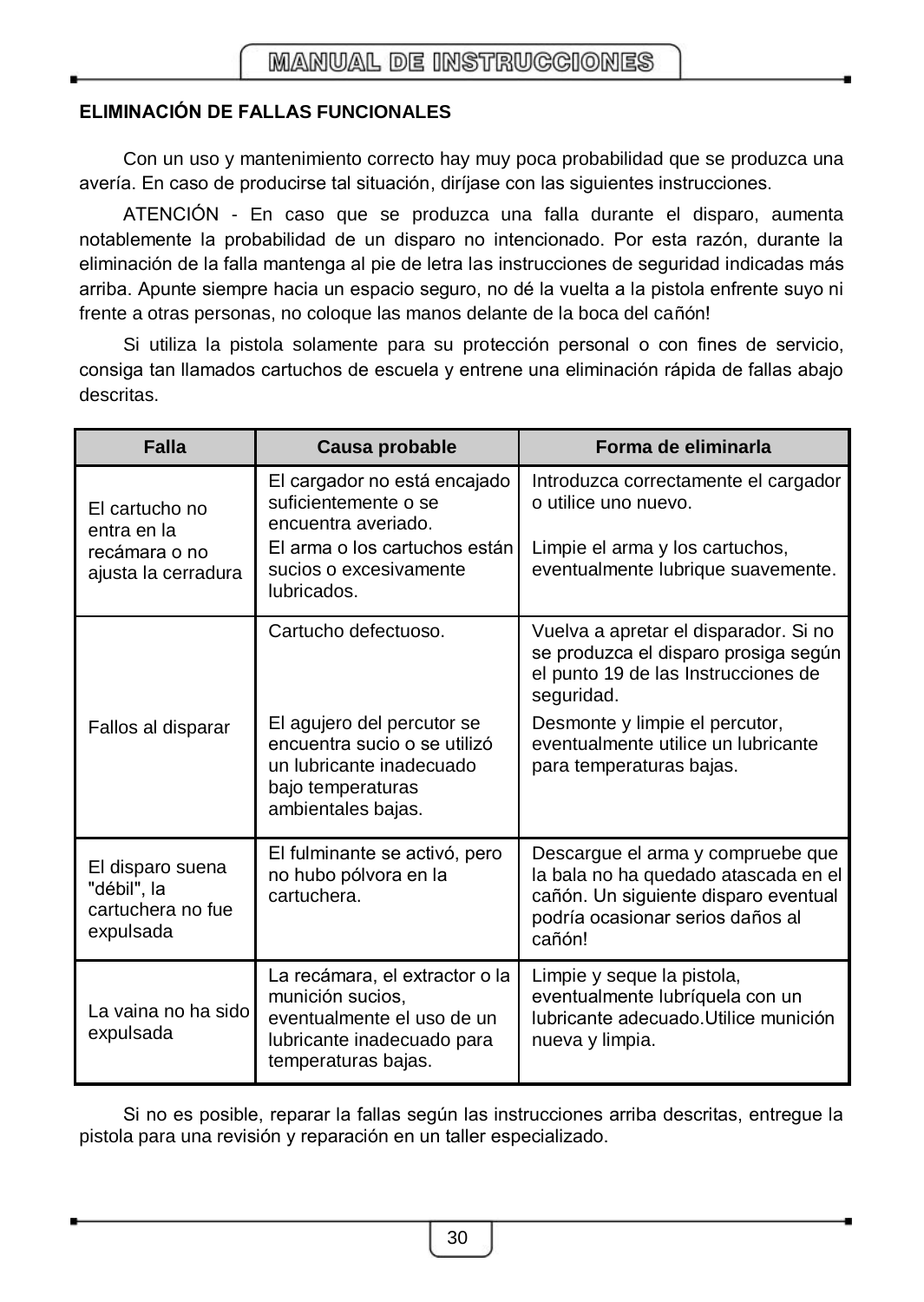# **DATOS TÉCNICOS**

| Calibre                           |             | 9x19<br>$9 \times 21$ | .40 S&W       |
|-----------------------------------|-------------|-----------------------|---------------|
| Longitud total                    | [mm]        | 205.2                 | 205.2         |
| Altura total                      | [mm]        | $148 \pm 1.5$         | $148 \pm 1.5$ |
| Ancho <sup>*</sup>                | [mm]        | $37 \pm 1$            | $37 + 1$      |
| Material del armazón              |             | polímero              | polímero      |
| Peso con el cargador vacío        | [g]         | max. 860              | max. 860      |
| Longitud del cañón (sin la rampa) | [mm]        | 115.1                 | 115.1         |
| Distancia entre miras             | [mm]        | $170 \pm 2$           | $170 \pm 2$   |
| Capacidad del cargador **         | [cartuchos] | 19                    | 15            |
| Resistencia del disparador en SA  | [N]         | $14,7 - 24,5$         | $14,7 - 24,5$ |
| Resistencia del disparador en DA  | [N]         | max. 58,9             | max. 58,9     |

- \* Medido con el seguro ambidiestro, respectivamente con el manipulador ambidiestro de decocking
- \*\* A algunos países se suministran pistolas con una capacidad del cargador menor conforme a las leyes locales

# **LISTA DE GRÁFICOS**

- 1. Denominación de los componentes básicos
- 2. Retiro del cargador
- 3. Carga la pistola
- 4. Liberación de la corredera de su "posición de alerta" (de la "posición de caza") presionando el retén de la corredera
- 5. Desplazamiento del seguro a la posición de seguridad
- 6. Liberación del martillo en la versión con el seguro
- 7. Liberación del martillo en la versión sin el seguro
- 8. Presionando el retenedor de la cerradura utilizando el fondo del cargador
- 9. Vista detallada de manipuladores de decocking montados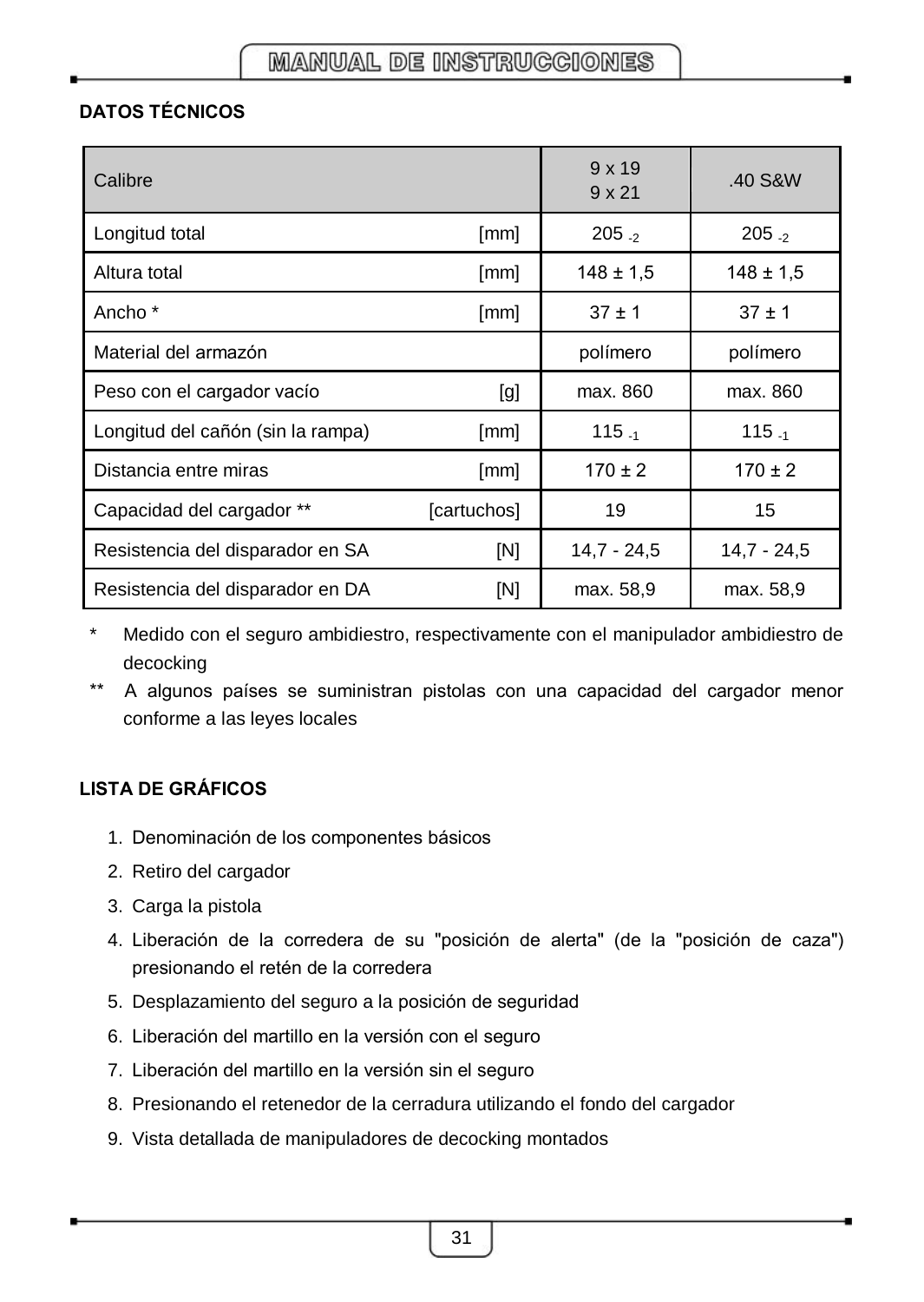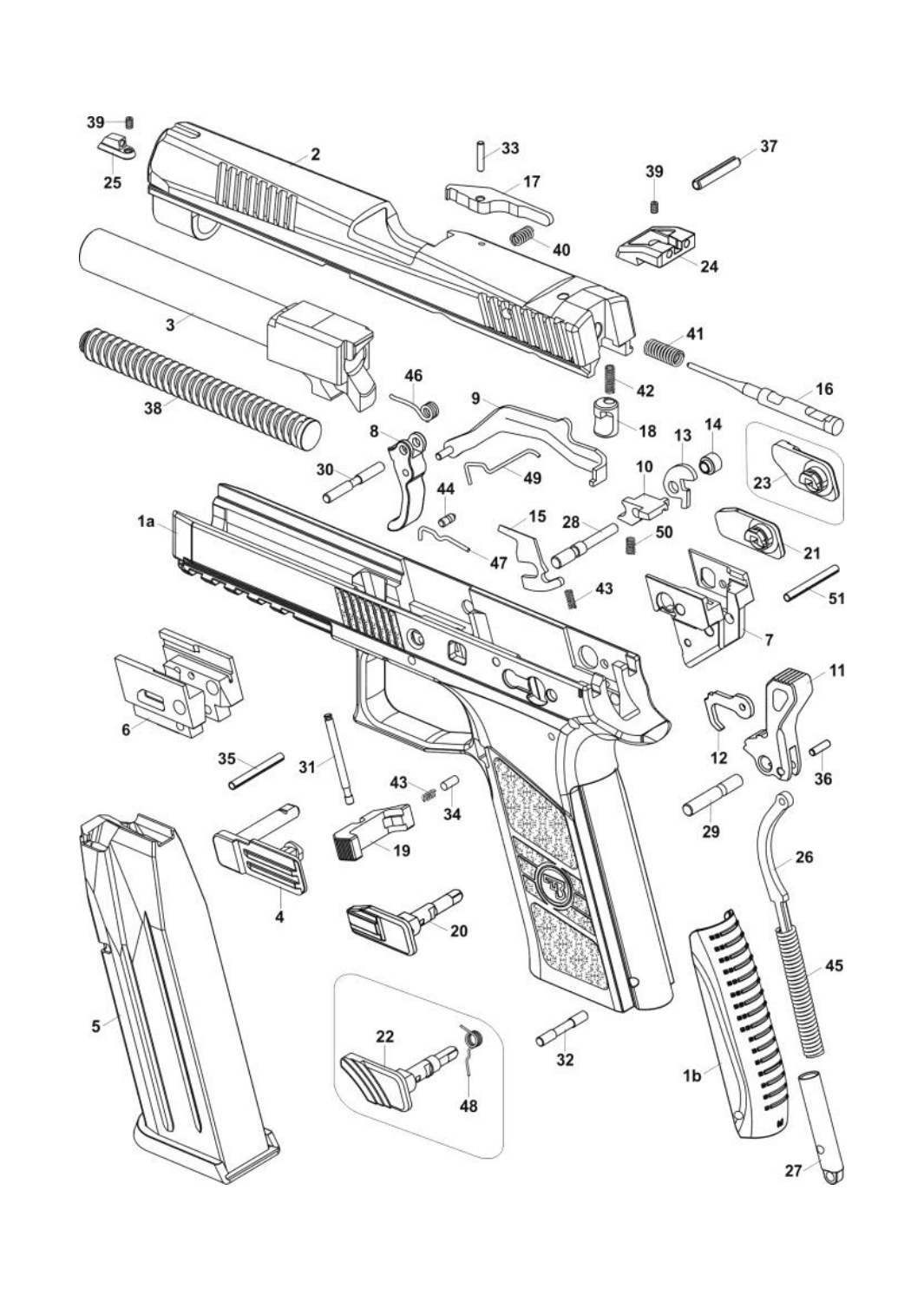